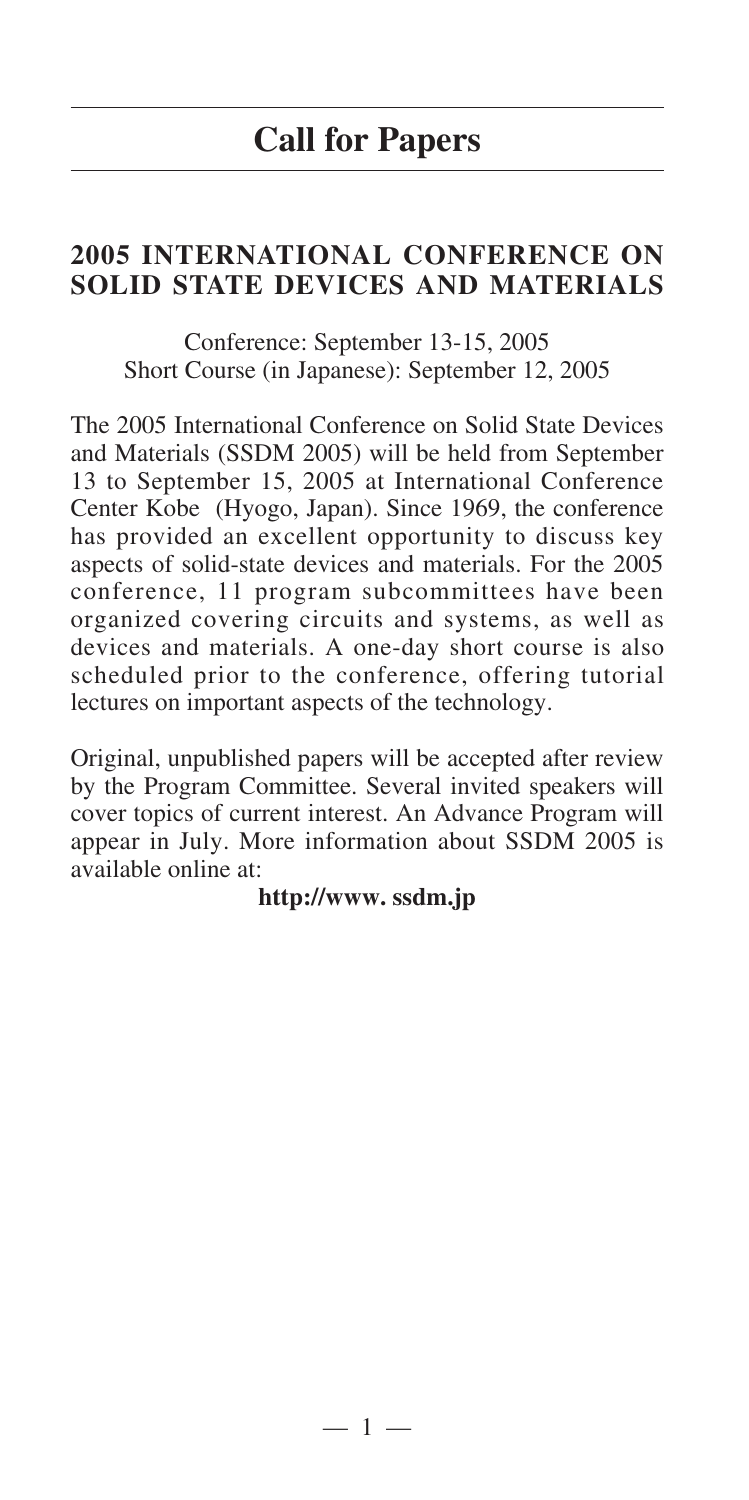## **PLENARY SESSIONS**

Plenary Speakers:

"Development of Clinical Chips for Home Medical Diagnostics" (tentative)

Y. Horiike (NIMS, Japan) "Carbon Nanotube Electrical & Optical Devices" P. Avouris (IBM, USA)

## **SCOPE OF CONFERENCE**

The conference aims at providing a forum for synergistic interactions among research scientists and engineers working in the fields related to solid state devices and materials and encouraging them to discuss problems to be solved in these fields, new findings, new phenomena, and state-of-the-art technologies related to devices and materials. The conference also aims to facilitate mutual understanding among people in the device and material fields and those in the circuit, system and packaging fields. For the 2005 conference, eleven program subcommittees have been organized in order to realize selection of higher quality papers and strengthen specific technology areas. The scope of each subcommittee is listed below.

#### **Area 1** *Advanced Gate Stack/Si Processing Science* **(Chair: Y. Nara, Selete)**

This subcommittee covers all the innovative front-end-ofline process technologies for advanced silicon-based LSI devices. Papers are solicited in the following areas (but are not limited to these areas): (1) advanced gate stack technologies, such as a SiON gate insulator, high-k gate insulator, and metal gate technologies, including device integration technology; (2) front-end-of-line process technologies that break through the scaling limit, such as a low-temperature process, shallow junction formation, novel diffusion/oxidation, and high-precision etching; (3) reliability physics and analysis; and (4) characterization and modeling of a Si process.

Invited speakers:

"Advanced Gate Stack Technology –Present Status and Challenges–" (tentative)

M. Niwa (Matsushita Electric, Japan)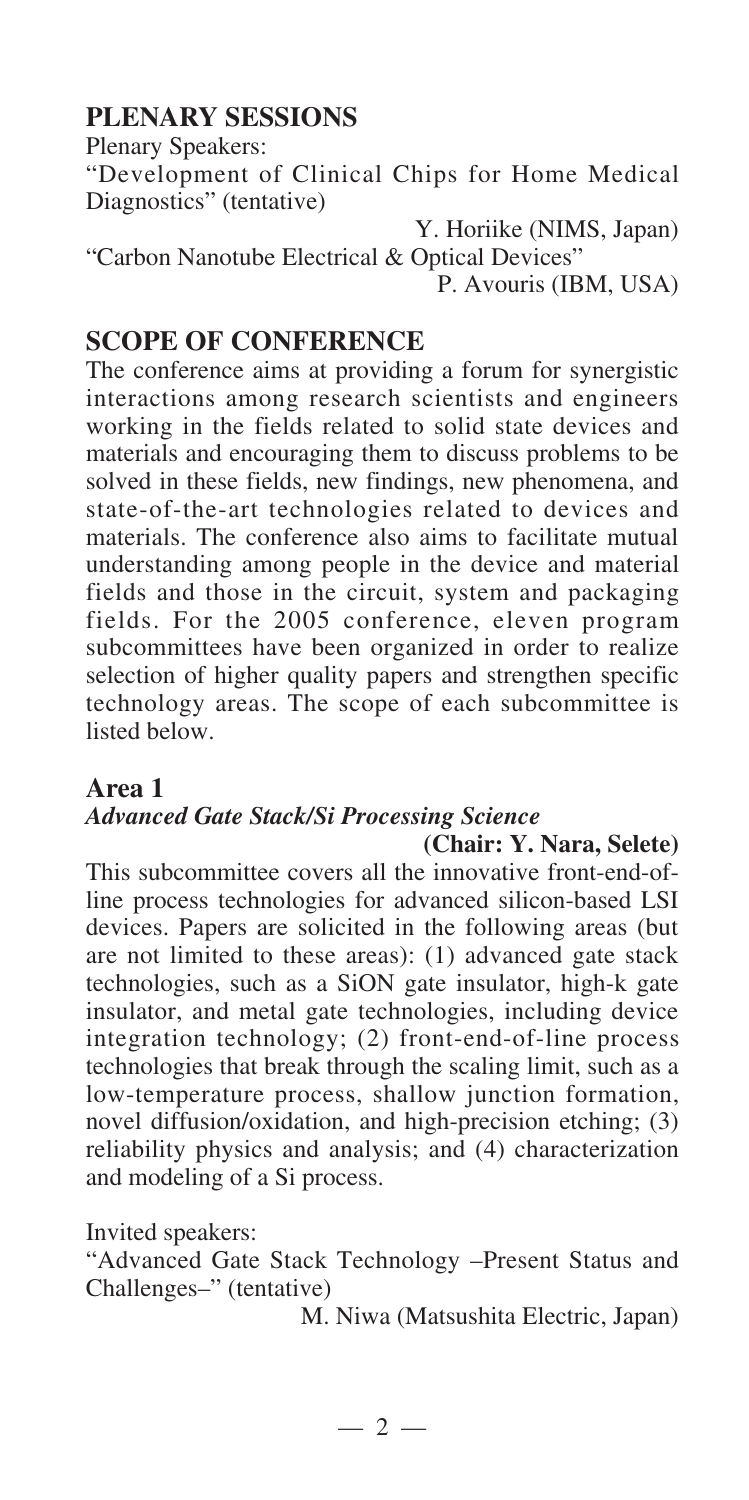"Current Status and Forecast toward hp45nm Node in CMOS Technology" (tentative)

T. Sugii (Fujitsu, Japan) "Material and Process Characterization for Future CMOS Technology" (tentative)

S. Zaima (Nagoya Univ., Japan)

#### **Area 2** *Characterization and Materials Engineering for Device Integration*

**(Chair: S. Ogawa, Matsushita Electric)** In this session, technologies and sciences that cover a Si back-end-of-line process are discussed, including package technology. Low-k materials have been in practical use; however, they brought new, difficult issues with decreasing in size, especially in reliability and package areas, and these areas require different ideas from conventional interconnect in characterization, material, and process/structure technologies. Papers are solicited in the following areas (but are not limited to these areas): (1) characterization methodology for materials, mechanical and electrical properties in small geometry, and yield improvement; (2) materials and process technologies for advanced Cu/Low-k interconnect, including new dielectric and metal formation, planarization, and etching; (3) reliability phenomena and physics, such as EM, SIV, TDDB, and modeling/prediction; (5) packaging for Cu/Low-k chips; (4) new concepts and materials for future interconnects, such as a 3-D structure, a CNT interconnect, and wireless applications.

Invited speakers:

"Integration Challenges for Carbon Nanotubes"

F. Kreupl (Infineon, Germany) "Cu/Low-k Process Integration for 65nm and 45nm SoC Devices"

N. Matsunaga (Toshiba, Japan) "Nm-Order Structures of Porous Low-k Film and its Impact on Cu/Low-k Process"

M. Shimada (Selete, Japan)

## **Area 3** *CMOS Devices/Device Physics*

**(Chair: K. Shibahara, Hiroshima Univ.)** The aim of this area is to discuss advanced silicon device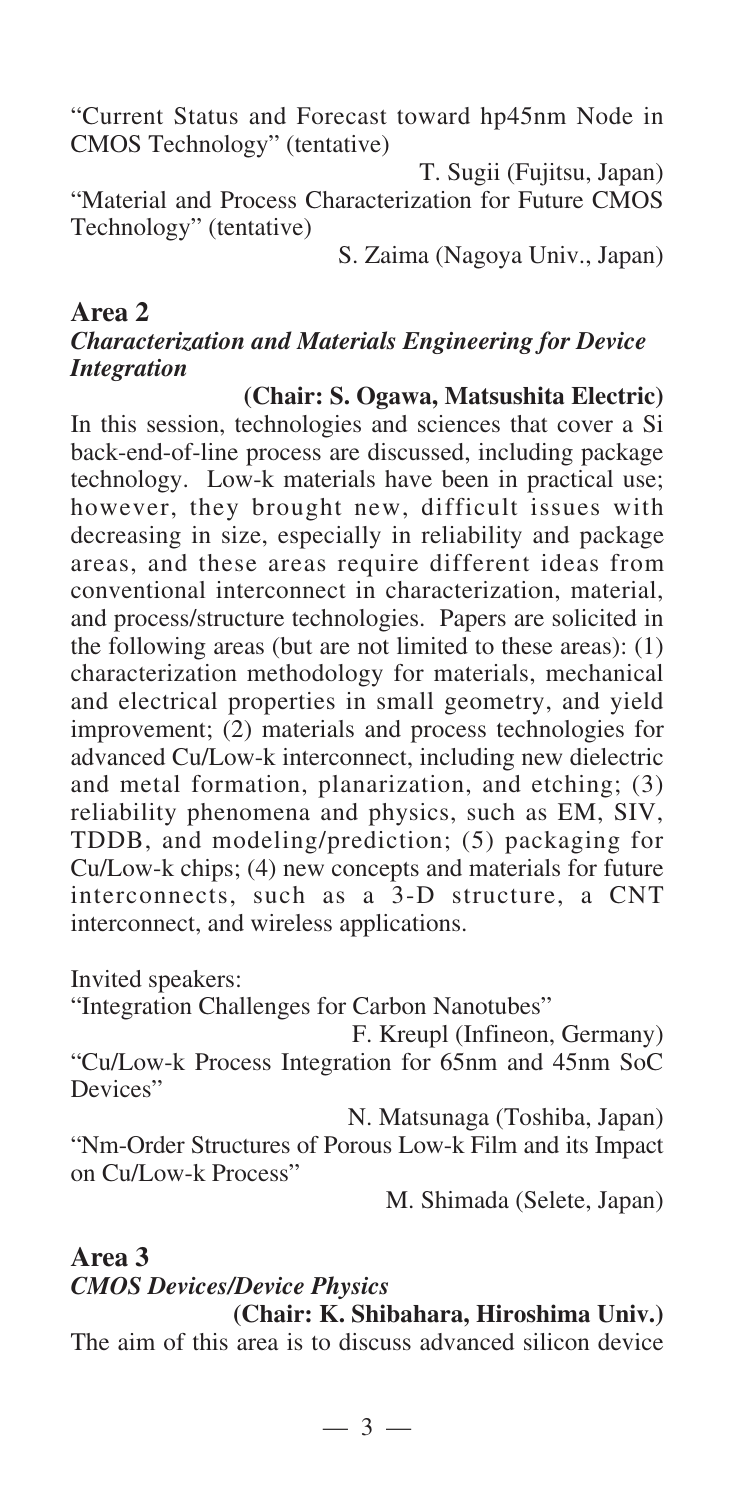technologies and physics. Papers are solicited in the following areas: (1) sub-100-nm silicon CMOS devices and their integration technologies; (2) performance enhancement technologies, such as a strained-silicon channel and SiGe and Ge channels; (3) post-bulk-planar silicon device structures, including planar SOI, FinFET, and double gate FET; (4) device physics of advanced CMOS, including simulation and modeling on carrier transport and reliability; and (5) manufacturing and yield science.

Invited speakers:

"Perspective on Emerging CMOS Devices and their Impact on Scaling Technologies" (tentative)

S. Biesemans (IMEC, Belgium) "45nm Conventional Bulk and Bulk+ Architectures for Low Cost GP/LP Applications" (tentative)

F. Boeuf (ST Microelectronics, France) "Investigation of NBTI in Ultra-Thin Oxide p-MOSFETs" (tentative)

S. Mahapatra (IIT Bombay, India)

## **Area 4** *Advanced Memory Technology*

**(Chair: A. Nitayama, Toshiba)** Advanced memory technologies are very much expected to explosively evolve SoC devices and digital information technologies toward "high speed and high density, broadband and mobile." Papers are solicited in the area of all advanced volatile or nonvolatile memory devices, such as DRAM, flash (including SONOS and nanocrystal devices), FeRAM, MRAM, phase change RAM, resistance RAM, one time programming memory, 3-D memory, and others. Topics include cell device physics and characterization, process integration and materials, tunneling dielectrics, ferroelectric and ferromagnetic materials, reliability, failure analysis, quality assurance and testing, modeling and simulation, process control and yield enhancement, integrated circuits, new concept memories, and new applications and systems (solid state disks, memory cards, programmable logic, etc.).

Invited speakers: "Overview and Future Challenges of MONOS Technologies"

T. Ishimaru (Hitachi, Japan)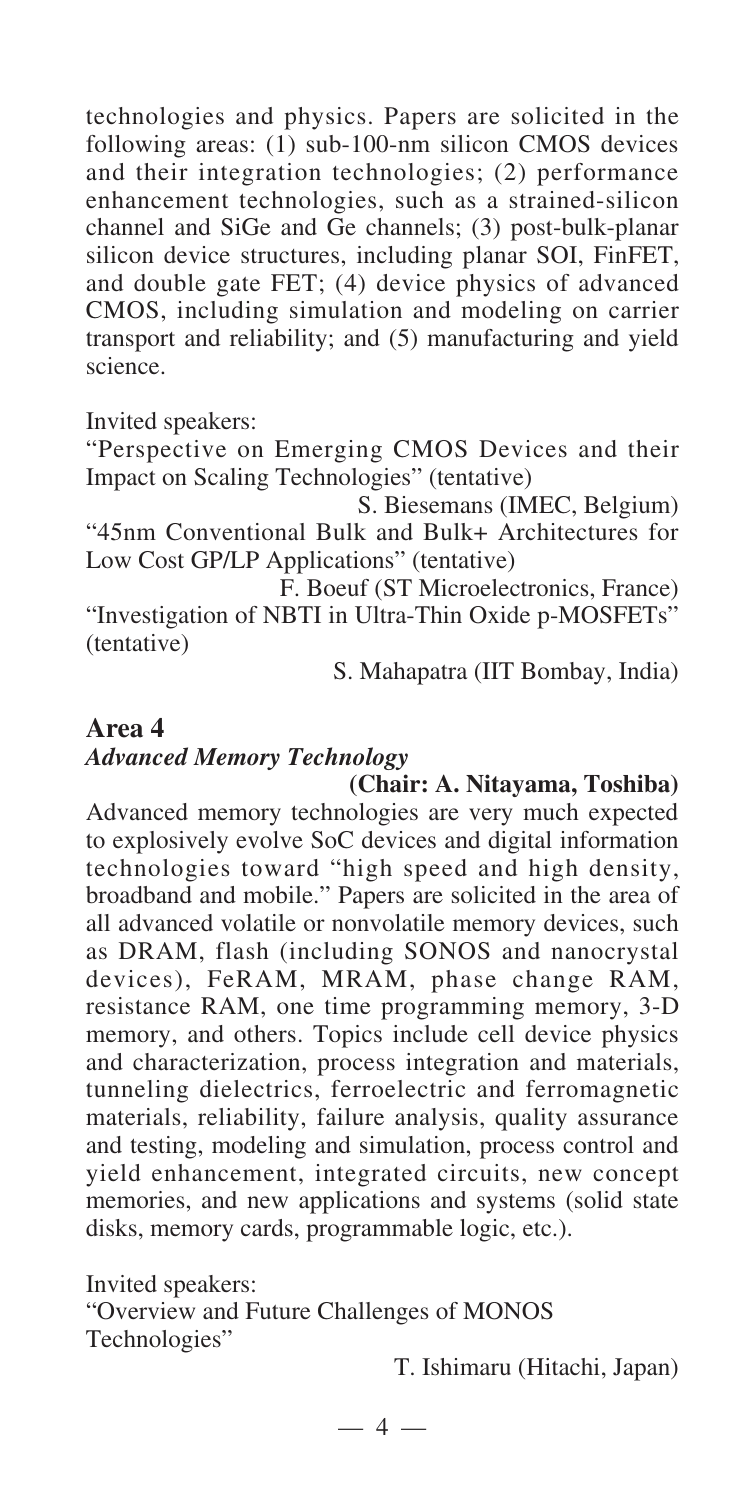"Current Development Status and Future Challenge of FeRAM Technologies" (tentative)

S. Y. Lee (Samsung Electronics, Korea) "Physical and Microscopic Understanding of Data Retention Time of DRAM"

K. Okonogi (Elpida, Japan)

"Overview and Future Challenge of MRAM Technologies" S. Tehrani (Freescale, USA)

### **Area 5**

# *Advanced Circuits and Systems*

**(Chair: H. Kobayashi, Gunma Univ.)** Original papers bridging the gap between materials, devices, circuits, and systems in Si-ULSI, including SiGe, are solicited in subject areas that include, but not limited to the following: (1) advanced digital, analog, mixedsignal circuits as well as memory; (2) high-speed and high-frequency circuits; (3) wireless, wireline, and optical communication; (4) power management technology; (5) interconnection design for communication inside a chip as well as among chips; (6) technologies for systems on a chip (SoC) and system in a package (SiP); and (7) LSI

testing technology.

Invited speakers:

"Design and Architecture Exploration for Image and Video Coding Systems"

L.-G. Chen (National Taiwan Univ., Taiwan) "Issues of Mixed-Signal Circuit Design in 90nm CMOS LSI Technology"

T. Iida (Toshiba, Japan)

"The High Voltage Anti-Trend"

C. Mangelsdorf (Analog Devices Inc., Japan)

#### **Area 6**

#### *Compound Semiconductor Circuits, Electron Devices and Device Physics*

**(Chair: M. Kuzuhara, Univ. of Fukui)**  This session covers all aspects of advanced electron device and IC technologies based on compound semiconductors, including III-V, III-N, SiC, and other materials. Papers are solicited in the following areas: (1) FETs, HFETs, HBTs, and other novel device structures; (2) high-voltage or high-temperature electron devices and circuits; (3) microwave and millimeter-wave amplifiers,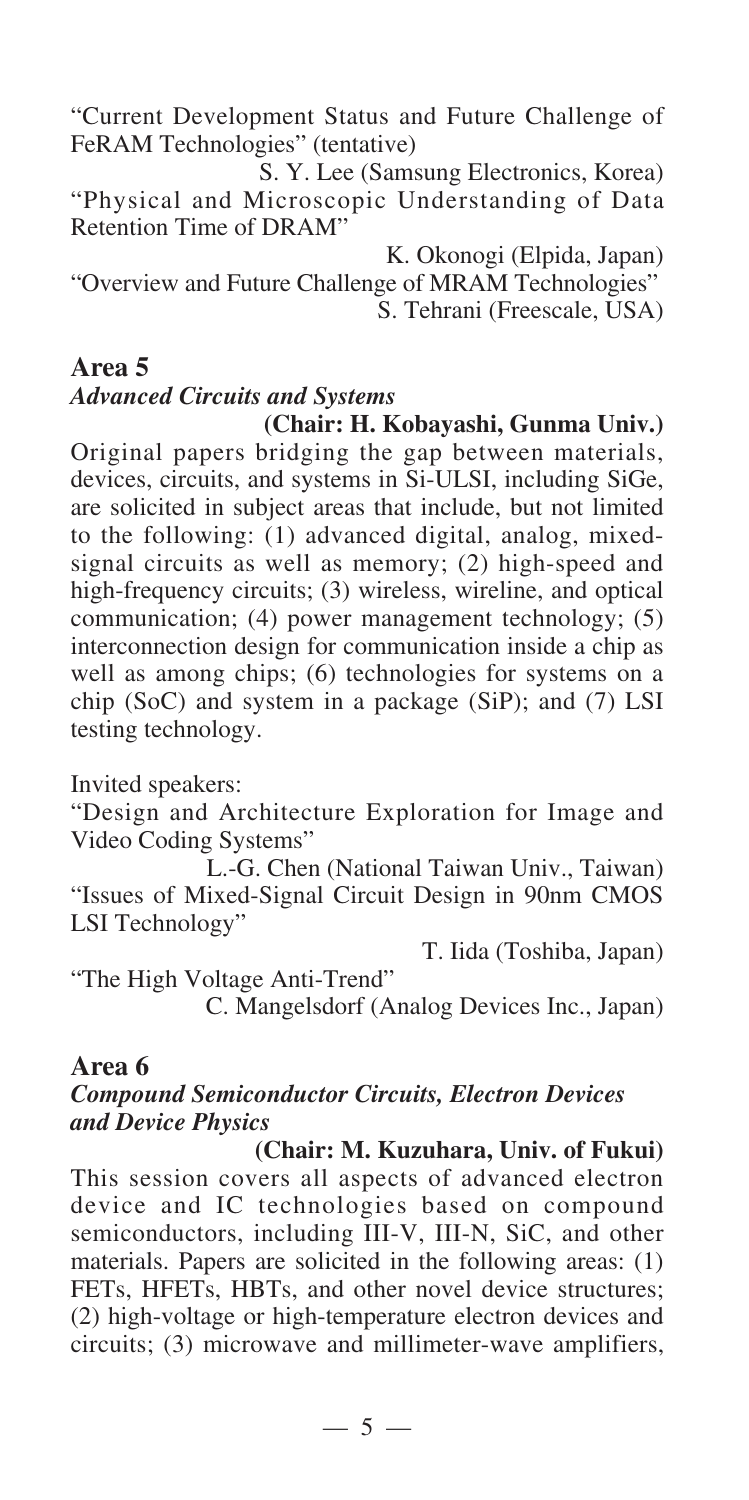oscillators, switches, and other ICs; (4) high-speed digital ICs and mixed-signal ICs; (5) theory and physics of electron devices; (6) characterization techniques for devices and ICs; (7) innovative device processing and packaging; (8) reliability issues; and (9) novel applications utilizing compound semiconductor devices and circuits. Contributions related to other interesting topics are also welcome.

Invited speakers:

"Insulated and Recessed Gate A1N/GaN/InN-based HEMTs on Different Substrates"

M. Shur (Rensselaer Polytechnic Inst., USA) "Circuit Design for Super-Scaled InP HBTs" (tentative)

J. F. Jensen (Hughes Res. Labs., USA)

"Simulation of AlGaN/GaN Heterostructure Field Effect Transistors"

R. Mickevicius (Integrated Systems Engineering Inc.,

USA)

"Power Device Application of AlGaN/GaN HFETs on a Si Substrate"

T. Egawa (Nagoya Inst. of Tech., Japan)

## **Area 7** *Photonic Devices and Device Physics*

**(Chair: M. Sugawara, Univ. of Tokyo)** The scope of this subcommittee covers all aspects of emerging technologies in active, passive, and integrated optoelectronic and photonic devices as well as device physics, which include: (1) laser diodes, LEDs, photodetectors, SOAs, and OEICs; (2) quantum nanostructure optical devices including quantum wells, quantum wires, or quantum dots; (3) photonic crystal materials and novel functional devices; (4) optical switches, modulators, and MEMS; (5) optical wavelength converters, nonlinear optical devices, and all-optical switches; (6) waveguide components, PLCs and integrated photonic circuits; (7) material and device processing and characterization techniques; (8) hybrid and monolithic integration, packaging and moduling; (9) optical communication, interconnection and signal processing applications of optoelectronic and photonic devices; (10) linear and nonlinear optical properties, electronic band structures, and the relaxation mechanism of quantum nanostructures; and (11) novel phenomena and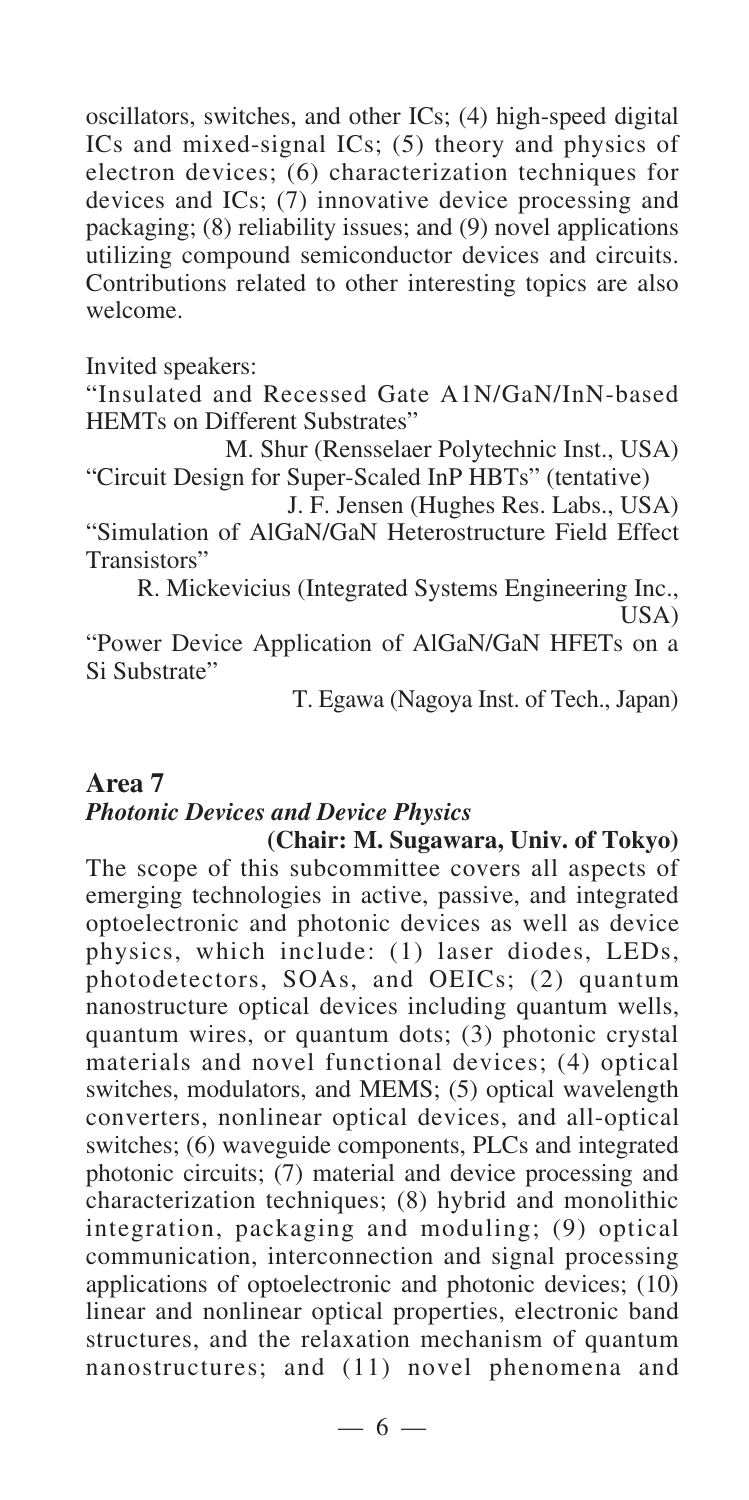applications including slow light, fast light, optical memory, and optoelectronic tweezers, etc.

Invited speakers:

"Recent Trend in High-Speed/Low-Power-Consumption Light Sources for MAN/Ethernet Applications"

M. Aoki (Hitachi, Japan)

"Slow Light Using Semiconductor Quantum Wells and Quantum Dots for Future Optical Networks"

S. L. Chuang (Univ. of Illinois at Urbana-Champaign, USA)

"Exciton-Photon Interactions in a Quantum Dot Microcavity"

A. Forchel (Univ. of Wüerzburg, Germany)

### **Area 8** *Advanced Material Synthesis and Crystal Growth Technology*

#### **(Chair: H. Yamaguchi, NTT)**

The scope of this subcommittee covers all kinds of synthesis, growth, and fabrication techniques of not only semiconducting but also novel functional materials and structures, including spintronic materials, nitride compounds, CNT, nanowires and nanoparticles, etc. The principle idea is to enhance mutual communication among people in different committees to share knowledge of commonly important key technologies in fabrication processes. Specific scopes are, but not limited to, the following: (1) novel material systems and structures; (2) materials and structures for spintronics; (3) nitride-related compound semiconductors; (4) novel synthesis, growth, and fabrication techniques; (5) carbon nanotubes; (6) nanowires and nanoparticles; (7) microscale- and nanoscale 3-D structures and mechanical systems; (8) characterization of fundamental properties.

Invited speakers:

"Revolution in Carbon Nanotube Synthesis –Super Growth–"

D. Futaba (AIST, Japan)

"Quantum Dots, Quantum Dot Molecules, and Quantum Dot Crystals"

O.G. Schmidt (Max-Planck-Inst., Germany) "Spintronics Based on ZnO Thin Films"

H. Tabata (Osaka Univ., Japan)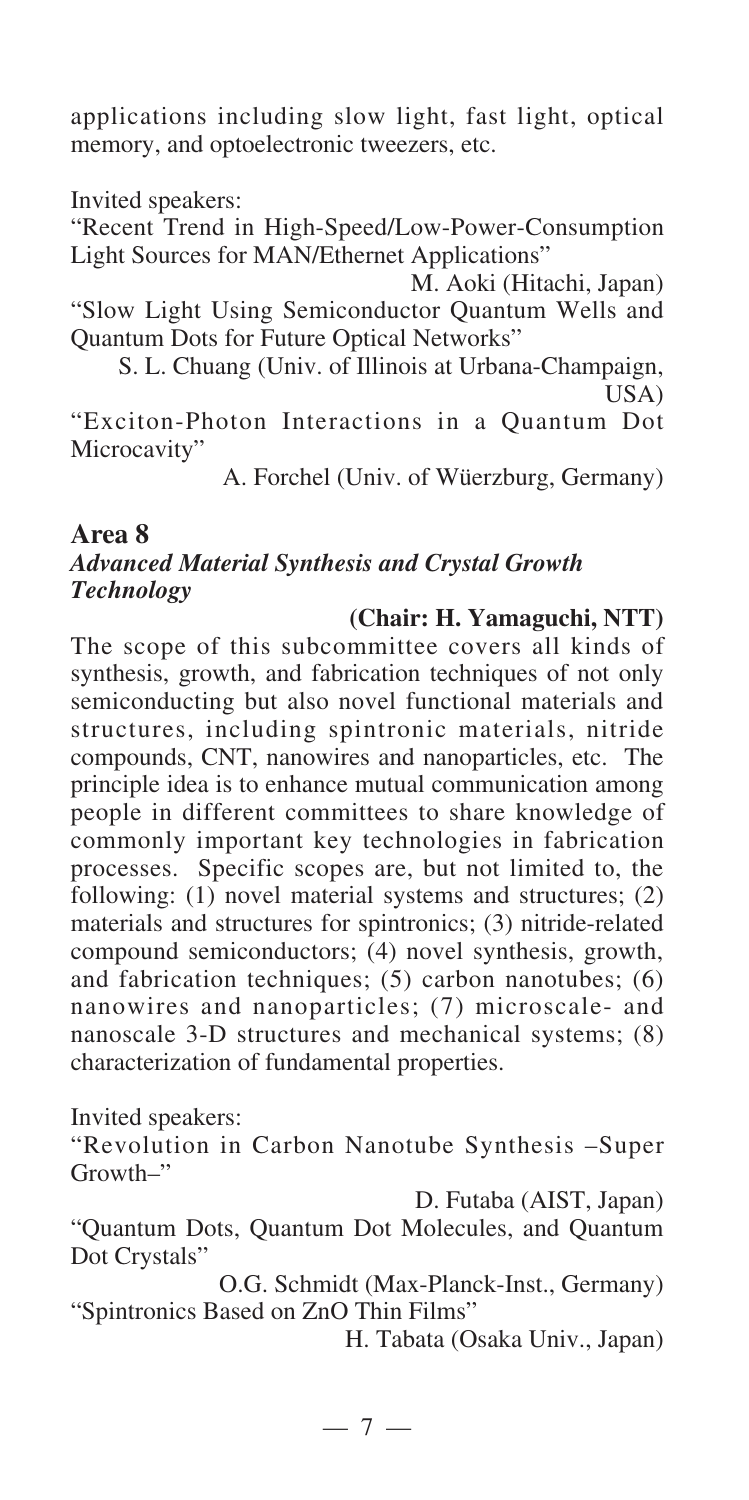"To be announced"

Z. K. Tang (Hong Kong Univ. of Sci. & Tech., China)

### **Area 9**

### *Physics and Applications of Novel Functional Materials and Devices*

### **(Chair: Y. Takahashi, Hokkaido Univ.)**

This session covers applications and physics of novel functional devices and quantum nanostructures that are made mainly by using nanofabrication technology or selforganized phenomena. Papers are solicited in the following areas (but are not limited to these areas): (1) quantum phenomena in nanostructures; (2) quantum dots and single-electron devices; (3) solid-state quantum computing and communications; (4) spintronics; (5) carbon nanotube devices; (6) nanometer-scale characterization, such as SPM and SNOM, other novel devices, such as small superconducting devices, and resonant tunneling devices in nanoscale.

Invited speakers:

"Manipulation and Storage of Charge and Spin in Quantum Dot Devices"

G. Abstreiter (Walter Schottky Inst., Germany) "Fabrication and Demonstration of Quantum-Dot Cellular Automata Systems"

G. H. Bernstein (Univ. of Notre Dame, USA) "Optical Spin-Detection of Quasi-2D Charge Carriers: Experimental Evidence of the Spin Hall Effect"

J. Wunderlich (Hitachi Cambridge Lab., UK)

#### **Area 10** *Organic Materials Science, Device Physics, and Applications*

#### **(Chair: K. Kudo, Chiba Univ.)**

This field covers organic materials, device physics, characterization, and applications to organic devices. Papers are solicited in the following areas (but are not limited to these areas): (1) organic transistors and circuits; (2) organic light emitting devices; (3) organic diodes, photodetectors, and photovoltaic devices; (4) chemical sensors and gas sensors; (5) molecular electronics; (6) fabrication and characterization of organic thin films; (7) electrical and optical properties of organic thin film and materials; (8) organic-inorganic hybrid systems; and (9)

— 8 —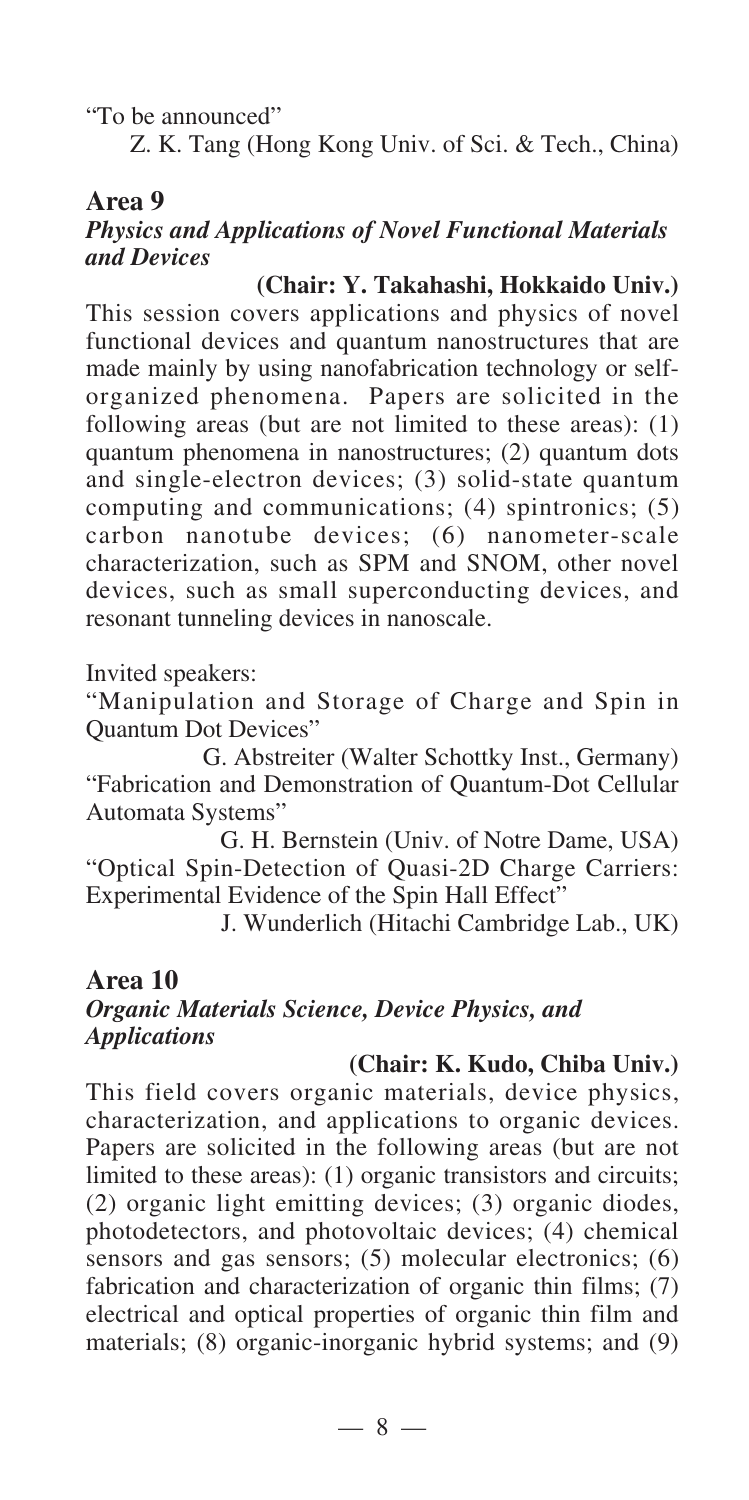interfacial phenomena, LC devices, etc.

Invited speakers:

"Organic Semiconductor Field-Effect Transistors and Circuits" (tentative)

J. Kanicki (Univ. of Michigan, USA) "Recent Progresses of Organic Transistor Integrated Circuits for Large-Area Sensor Applications" (tentative)

T. Someya (Univ. of Tokyo, Japan) "Organic Thin-Film Transistors Based on n-Channel Organic Semiconductors" (tentative)

S. Tokito (NHK, Japan)

#### **Area 11** *Micro/Nano Electromechanical and Bio-Systems*  **(Chair: H. Tabata, Osaka Univ.)**

This session focuses on micro/nano electrnomechanical systems (MEMS/NEMS) and their applications, such as biosensors. Bio-M/NEMS devices are widely applied to biochemical, medical, and environmental fields in which many devices are studied, such as biochips, micro-TAS, lab on a chip, etc. Interdisciplinary research of microelectronic devices with materials and technique in the chemical, biological, and medical fields is expected to open the door to new scientific and business fields. Papers are solicited in the following areas (but are not limited to these areas): (1) micro/nano electromechanical systems (M/NEMS) for RF, optical, power and biomaterial fields, and others; (2) micro-TAS and lab on a chip; (3) various biochips and sensors; (4) fabrication technologies and surface/interface modification techniques, such as SAM for micro-TAS and/or biochips; and (5) new integrated micro/nanosystems for biochemical and medical applications.

Invited speakers:

"Bionanotechnology with Membrane Proteins: Mechanics and Electronics"

S. A. Contera (Univ. of Oxford, UK) "Integrated Microfluidic Systems for Cell and Tissue Engineering"

T. Fujii (Univ. of Tokyo, Japan) "Computational 3-D Microfabrication for MEMS"

O. Tabata (Kyoto Univ., Japan)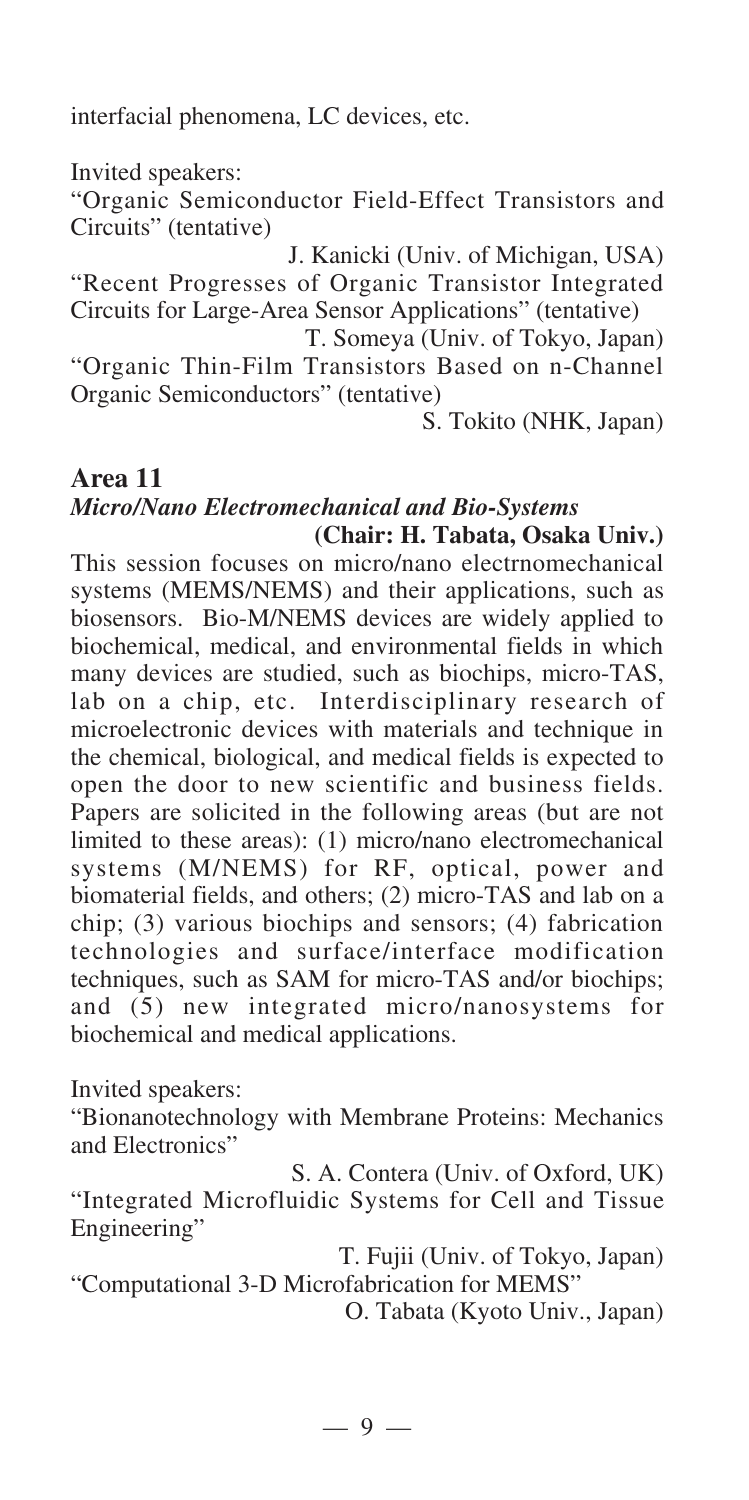## **RUMP SESSIONS**

Following two Rump Sessions have been organized on September 14 (Wednesday).

### **Session A**

"Beyond the Scaling Limit—Innovative Devices and Materials—"

Organizer/Moderator :

Y. Hirayama (NTT, Japan) K. Masu (Tokyo Tech., Japan)

H. Tabata (Osaka Univ., Japan)

S. Zaima (Nagoya Univ., Japan)

Within 10 years, device sizes will surely reach less than 10 nm and we will then face a problem called the scaling limit. As we approach or go beyond the scaling limit, we need innovative concepts in signal transfer and processing. We will also have to take into account quantum effects in addition to classical effects even at room temperature. In this rump session, we would like to discuss what will happen in this situation from technological and physical viewpoints and what will be necessary to overcome this near-future problem. Innovative device designs, process technologies and integration methods will be played up in this rump session. The introduction of innovative materials will be a key issue for future devices. Our discussions will not be limited to conventional silicon devices; they will extend to compound semiconductors and non-silicon based materials, i.e. oxides, carbon based compounds and molecules, as well. It is our hope that this rump session will get everyone thinking about the scaling-limit and that the discussions in this session become a starting point for new scaling concepts.

#### **Session B**

"Flexible Electronics –Is it Real?" Organizer:

H. Matsuoka (Hitachi, Japan)

Moderator:

To be announced

Special attention has been paid to flexible electronics because of the remarkable progress of device technologies such as organic thin-film transistor and semiconductor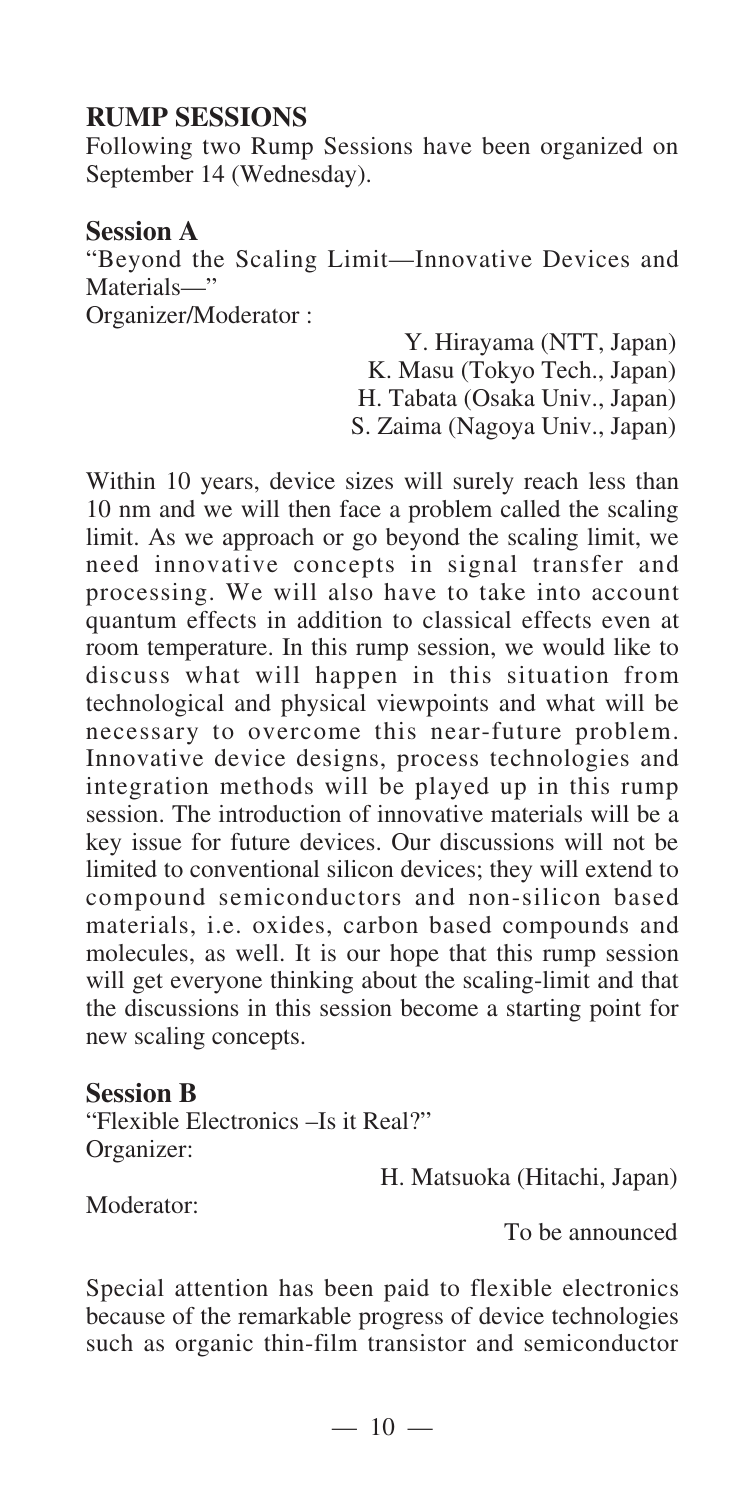nanowire. Recently, many interesting applications have been proposed, such as wearable computers, flexible image scanners, flexible displays, etc. Flexible electronics has the potential to offer advantages over existing technologies and to open a new market. In this rump session, we would like to discuss the following issues;

- (1) What kind of future does flexible electronics bring about?
- (2) When will it become real?
- (3) What features are required for a device technology? What are the candidates?
- (4) What are the technical hurdles to overcome? Where are we now?

We hope you will gain an understanding of the present status and join in the discussion on the future prospects for this fascinating technology.

### **SHORT COURSE**

Short Course entitled "Organic Semiconductor Devices with Attractive and Possible Properties" will be held on Monday, September 12. All lectures are given in Japanese.

### **SUBMISSION OF PAPERS**

Prospective authors must submit a two-page camera-ready paper with all figures and tables to the conference web site at http://www.ssdm.jp.

### Please note that submissions by post will NOT **be accepted.**

## *Deadline for Submission is May 12, 2005.*

The two-page paper must be prepared in English in 8.5- ×11-inch or A4-format and submitted as a PDF file of less than 1 megabyte. The first page must include the title of the paper, author(s), affiliation(s), address, telephone number, fax number, e-mail address, and article text. The second page should be used to indicate figures, tables and photographs. Detailed format information will be posted on the conference web site. Two-byte characters such as Japanese, Chinese, Korean, etc. fonts cannot be used for either figures or texts. The paper should report original, previously unpublished work, including specific results.

Papers to be presented at the conference will be selected by each subcommittee on the basis of suggested areas and content.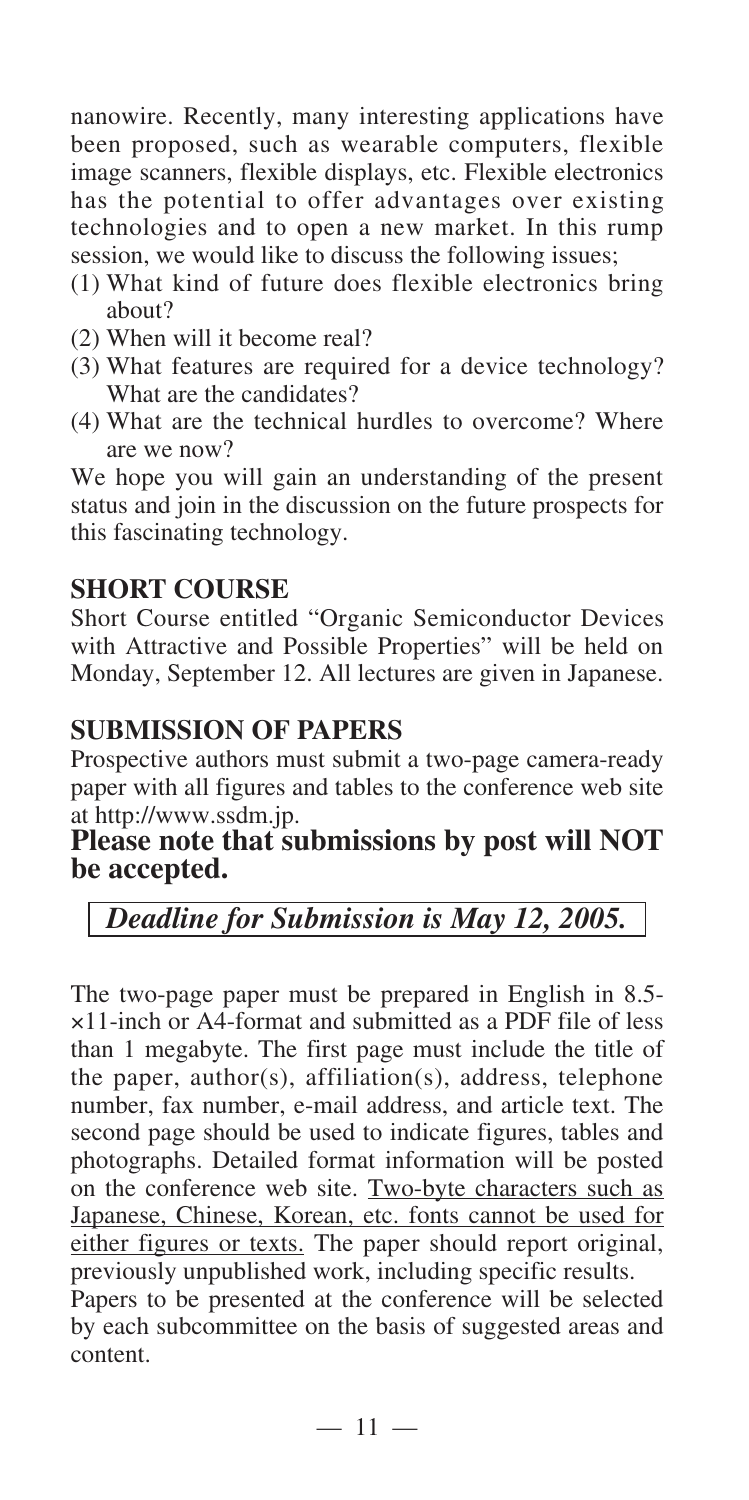Authors of accepted papers will be notified by e-mail before mid-July and requested to give either a 15- to 20 minute oral presentation or a poster presentation.

## **EXTENDED ABSTRACTS AND PUBLICATION**

Accepted papers will be printed, without opportunity for further revision, in the extended abstracts that which will be distributed to conference participants during the conference.

Authors of papers accepted for presentation at SSDM 2005 are encouraged to submit the original to the Special Issue of the Japanese Journal of Applied Physics, which will be published in April, 2006.

## **AGREEMENT NOT TO PRE-PUBLISH ABSTRACTS**

By submitting an abstract to the committee for review, the author(s) agrees that the work will not be published prior to presentation at the conference. Papers found to be in breach of this agreement will be withdrawn by the conference committee.

## **LATE NEWS PAPERS**

Late news papers describing important new developments may be submitted through the conference web site. A twopage paper must be sent in the same camera-ready format as regular papers. Accepted papers will be included in the extended abstracts.

# *Late News Paper Deadline is July 29, 2005.*

Notices of acceptance will be e-mailed by mid-August.

## **CONFERENCE FORMAT**

The conference has been organized to provide as much interaction and discussion among the participants as possible. The program will include a plenary session, along with technical sessions comprising solicited papers and those submitted for oral or poster presentations.

## **AWARDS**

"SSDM Awards" will be given to outstanding papers presented at previous conferences.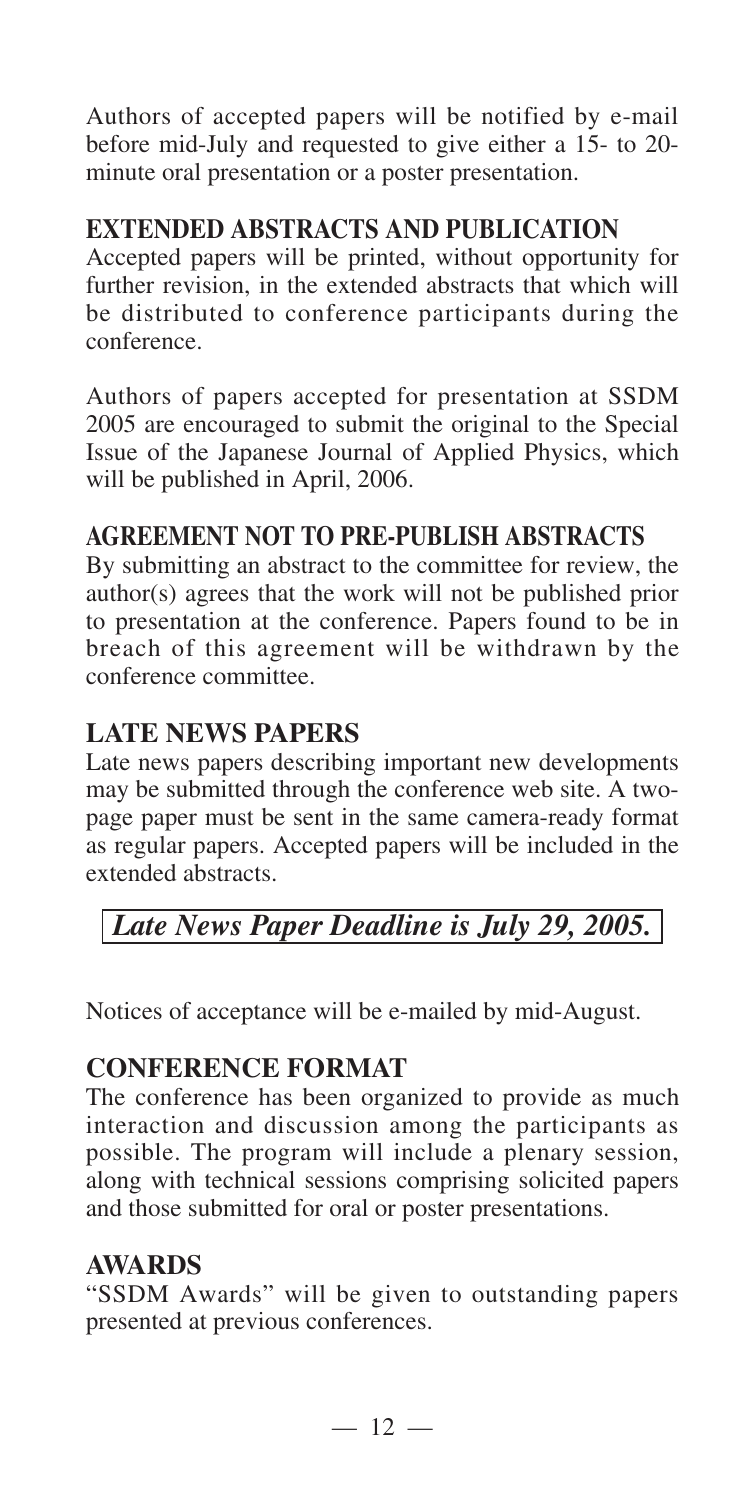## **SSDM Award**

Given for an outstanding contribution to the field of solid state devices and materials, among papers presented prior to 1999.

### **SSDM Paper Award**

Given for the best paper presented at the previous year's conference.

### **SSDM Young Researcher Award**

Given for outstanding papers authored by young researchers and presented at the previous year's conference.

## **FINANCIAL SUPPORT**

Limited financial support is available for presentations by full-time students. Student presenters who are interested in support should contact the secretariat directly (e-mail: ssdm@intergroup.co.jp) prior to the end of August after receiving their acceptance letter. A copy of their student ID should be submitted at application.

## **TRAVEL GRANT**

A travel grant is available for young researchers under 35 years old from overseas universities or public research institutes. The grant is available only to those whose abstracts are accepted.

An application form for the Marubun Grant will be sent to eligible authors. The grant is authorized by Marubun Research Promotion Foundation (MRPF).

### **BANQUET**

The conference banquet will be held on the evening of Tuesday, September 13. The banquet fee (Regular: ¥7,000, Student/Accompanied person: ¥4,000) is NOT included in the Registration fee. Participants who wish to attend the banquet are requested to order the banquet ticket through the on-line registration. Banquet tickets may also be purchased at the on-site registration desk.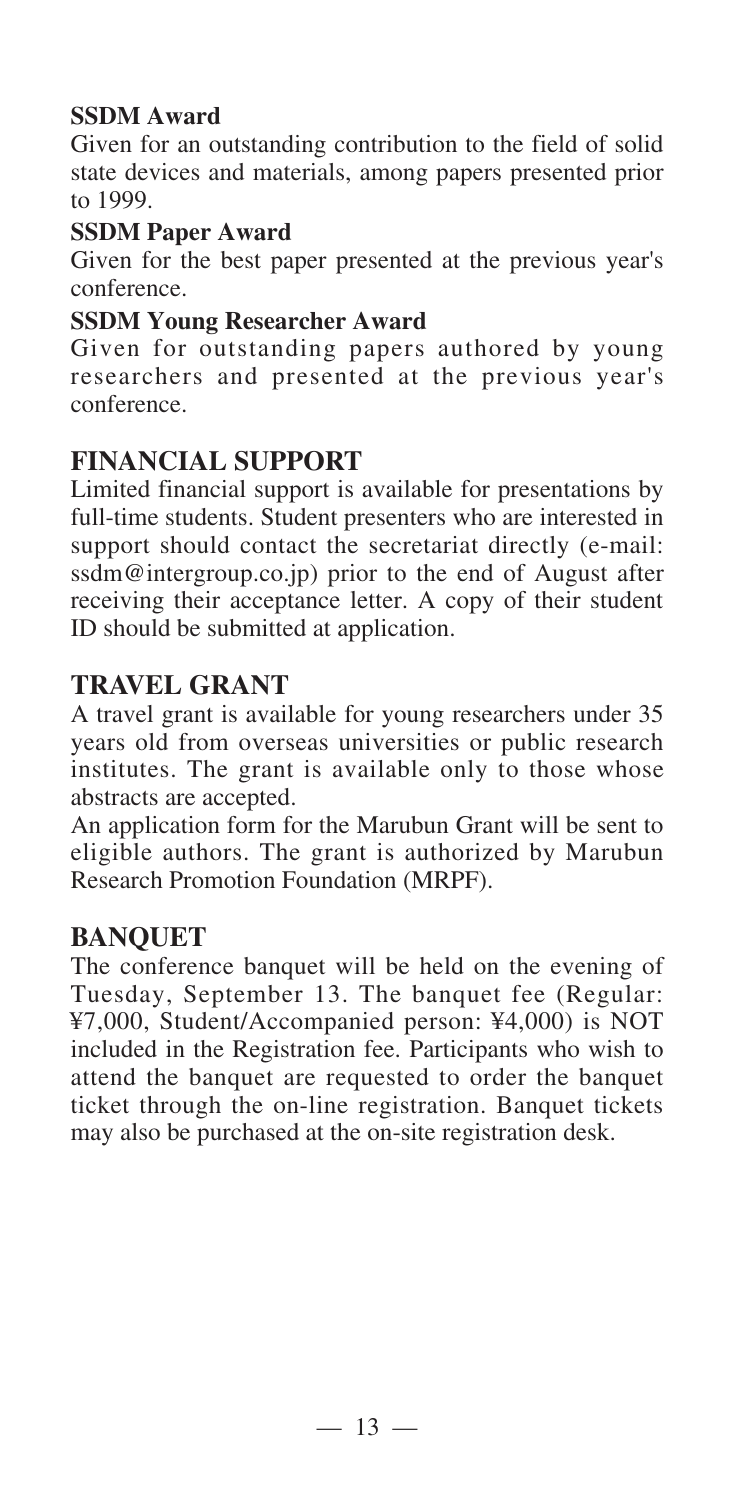# **REGISTRATION**

Participants are required to register online at the conference web site http://www.ssdm.jp, in which the order forms for registration, short course and banquet will be available in the beginning of June, 2005.

|                       | <b>Registration Fee</b>   |                    | <b>Short</b>            |                 |
|-----------------------|---------------------------|--------------------|-------------------------|-----------------|
|                       | On or before<br>August 12 | After<br>August 12 | Course<br>(in Japanese) | <b>B</b> anquet |
| Regular               | ¥40,000                   | ¥45,000            | ¥15,000                 | 47,000          |
| Student               | ¥5,000                    |                    | ¥3,000                  | ¥4,000          |
| Accompanied<br>person |                           |                    |                         | ¥4,000          |

The registration and banquet fees are:

\* Fees include tax.

## **VISA REQUIREMENT**

All foreign participants must have a valid passport.

Participants from countries where a visa is required to enter Japan are advised to apply at the nearest Japanese Embassy or Consulate as soon as possible.

Concerning visa applications, generally, in applying for a visa each applicant is requested to submit the documents listed below:

- (1) an invitation letter (an optional document written in English)
- (2) a letter of guarantee (written in Japanese)
- (3) documents certifying the purpose of the visit (written in Japanese)
- (4) the applicant's schedule in Japan (written in Japanese)

Please ask the nearest Japanese Embassy to make sure what documents are required to obtain a visa first, and then contact the SSDM Secretariat. The Secretariat will send the Reply Form for Visa Application in order to obtain the required documents. Please complete the Reply Form for Visa Application and submit it to the secretariat. We will send you all the requested documents as soon as we receive the Reply Form.

## **LOCATION**

SSDM 2005 will be held at International Conference Center Kobe.

6-9-1 Minatojima-Nakamachi, Chuo-ku, Kobe 650-0046, JAPAN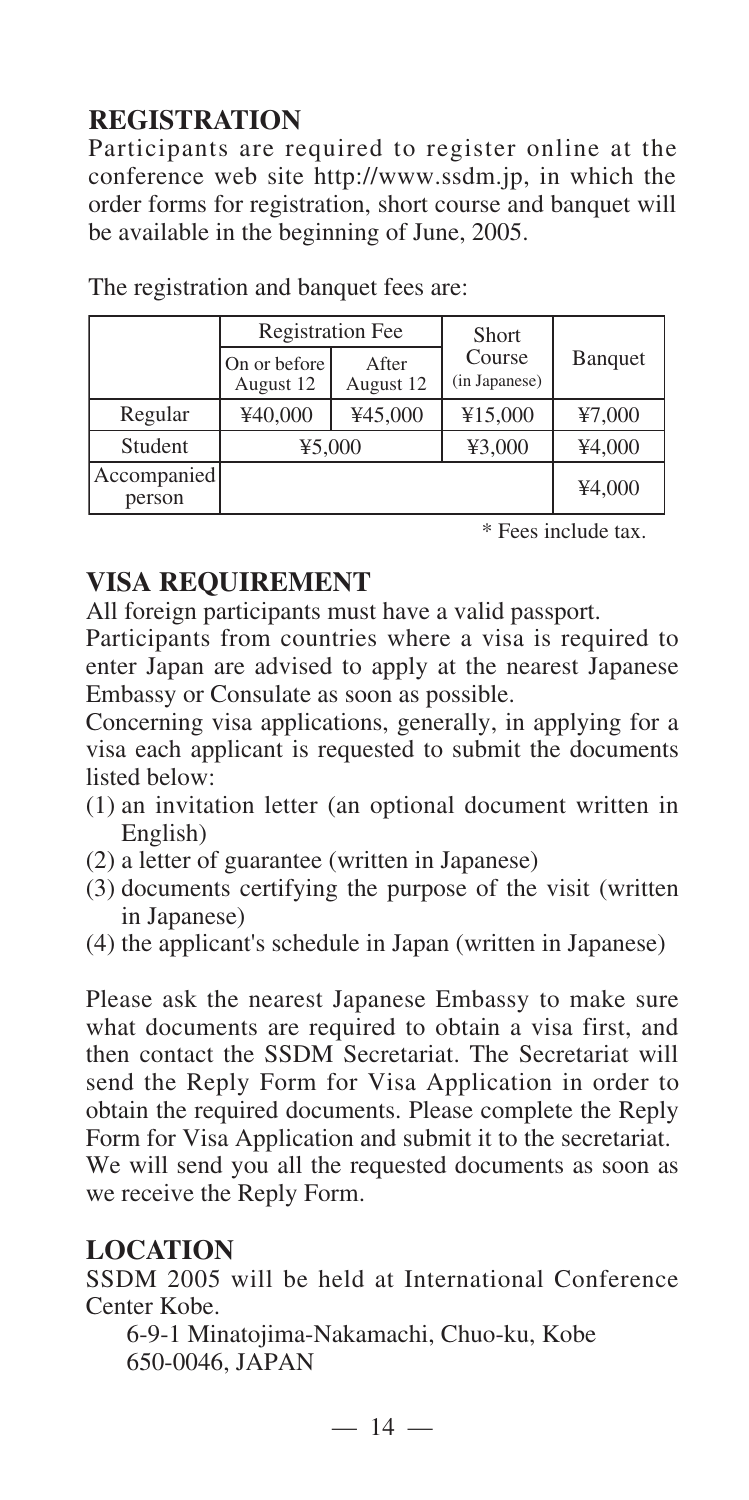Phone: +81-78-302-5200 Fax: +81-78-302-6485

International Conference Center Kobe opened in 1981. Conveniently situated on Port Island, it effectively functions as the core of Kobe's well developed convention facilities.

A Limousine bus takes you from Kansai International Airport (KIX) to Kobe in 80 minutes. International Conference Center Kobe is only 10 minutes from the center of downtown Kobe by Port Liner.

For further information, see

http://www.kcva.or.jp/kcc/icck/e-index.html

## **OFFICIAL TRAVEL AGENT**

JTB Corp.

Yokohama Group Tours Office 6F, 3-29-1 Tsuruya-cho, Kanagawa-ku, Yokohama 221-0835, Japan Fax: +81-45-316-5701 Phone: +81-45-316-4602 E-mail: jtb\_convention@jtb.jp

### **Accommodations**

JTB has blocked rooms at the following hotels in Kobe for the conference period. Reservations can be made through the conference website beginning in April. If the hotel of your first choice is fully booked, your second choice or a hotel of the same grade will be reserved.

### **Application and payment**

Participants wishing to reserve hotels should access the Accommodation page of the conference website. The page will open early in April and reservations should be made by no later than August 19, 2005. (Confirmation sheet will be sent by JTB.)

Application should be accompanied by a remittance covering the total accommodation fee plus handling fee (¥525) due JTB.

No reservation will be confirmed in the absence of this payment. All payment must be in Japanese yen. If the remitter's name is different from the participant's name, or if the amount covers more than one person, please inform us of the details for the payment.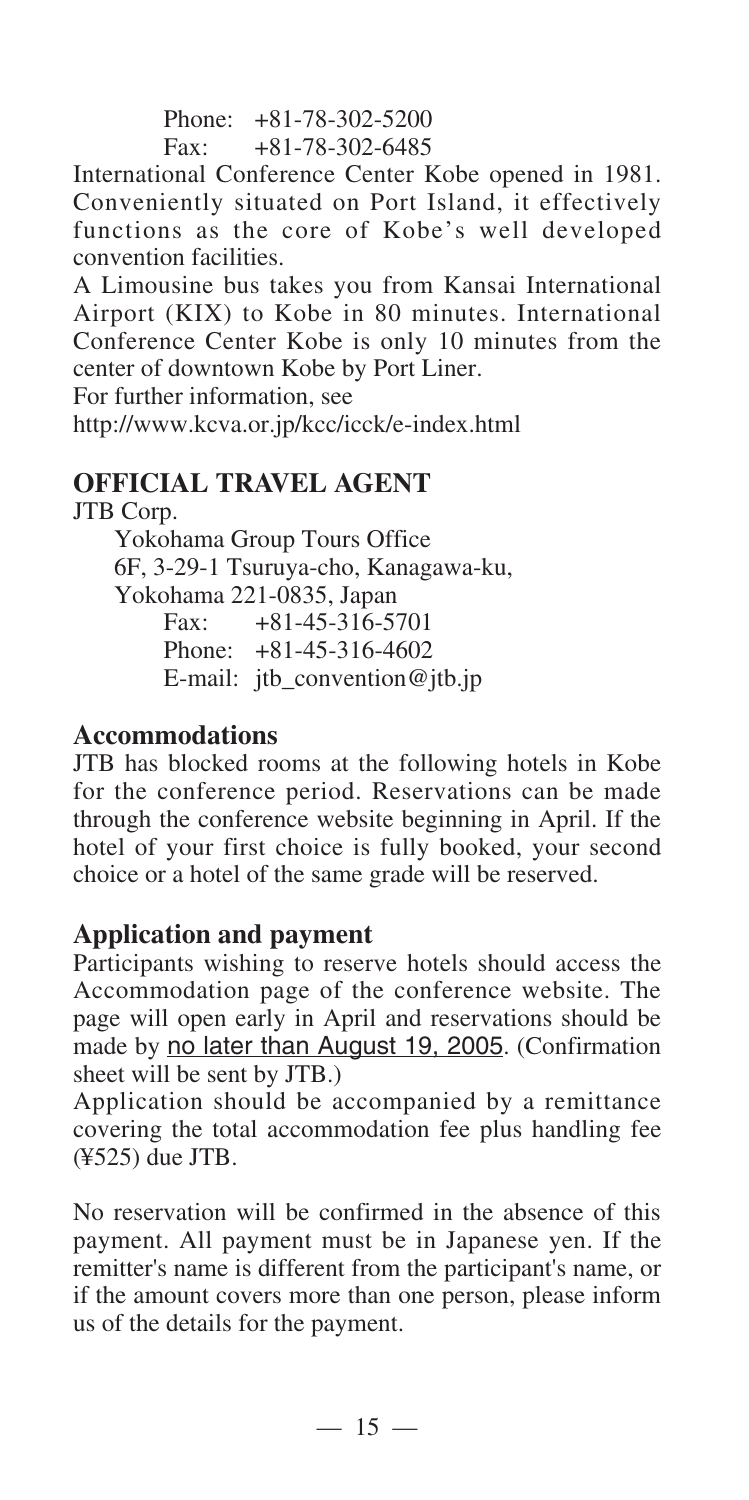| Hotel Name         | Kobe Portopia Hotel                                                                                                      |
|--------------------|--------------------------------------------------------------------------------------------------------------------------|
| Room Rates         | Single: $\frac{1}{2}9.450$ Twin: $\frac{1}{2}16.800$ (per room, per night)<br>Single Use of Twin or Double Room: ¥12,600 |
| Check-in/out       | Check-in:13:00/Check-out:12:00                                                                                           |
| Address            | 6-10-1, Minatojima Nakamachi, Chuo-ku,<br>Kobe, 650-0046, Japan                                                          |
| Phone              | $+81-78-302-1111$                                                                                                        |
| Access to Hotel    | 2 min. walk from Port Liner Shimin-Hiroba Sta.                                                                           |
| To Conference site | next to the site                                                                                                         |

| Hotel Name      | <b>Hotel Pearl City Kobe</b>                                   |
|-----------------|----------------------------------------------------------------|
| Room Rates      | Single: ¥9,975 Twin: ¥17,850 (per room, per night)             |
| Check-in/out    | $Check-in:14:00/Check-out:11:00$                               |
| Address         | 7-5-1, Minatojima Nakamachi, Chuo-ku,<br>Kobe, 650-0046, Japan |
| Phone           | $+81-78-303-0100$                                              |
| Access to Hotel | 2 min. walk from Port Liner Nakafutou Sta.                     |
|                 | To Conference site 1 5 min. walk to the site                   |

| Hotel Name         | <b>Ouality Hotel Kobe</b>                                    |
|--------------------|--------------------------------------------------------------|
| Room Rates         | Single: $47,500$ Twin: $417,000$ (per room, per night)       |
| Check-in/out       | Check-in:15:00/Check-out:10:00                               |
| Address            | 6-1, Minatojima Nakamachi, Chuo-ku,<br>Kobe, 650-0046, Japan |
| <b>Phone</b>       | $+81-78-303-5555$                                            |
| Access to Hotel    | 5 min. walk from Port Liner Shimin Hiroba Sta.               |
| To Conference site | 5 min. walk to the site                                      |

| Hotel Name         | <b>Sannomiya Terminal Hotel</b>                        |
|--------------------|--------------------------------------------------------|
| Room Rates         | Single: $48,820$ Twin: $417,220$ (per room, per night) |
| Check-in/out       | Check-in:13:00/Check-out:11:00                         |
| Address            | 8-1-2, Kumoi-dori, Chuo-ku,<br>Kobe, 651-0096, Japan   |
| Phone              | $+81-78-291-0001$                                      |
| Access to Hotel    | Connecting to JR Sannomiya Sta.                        |
| To Conference site | 15 min. by Port Liner & walk to the site               |

| Hotel Name         | <b>Sanside Hotel</b>                                 |
|--------------------|------------------------------------------------------|
| Room Rates         | Single: $¥6,090$<br>Twin: not available              |
| Check-in/out       | Check-in:15:00/Check-out:10:00                       |
| <b>Address</b>     | 4-1-3, Kumoi-dori, Chuo-ku,<br>Kobe, 651-0096, Japan |
| Phone              | $+81-78-232-3331$                                    |
| Access to Hotel    | 5 min. walk from JR Sannomiya Sta.                   |
| To Conference site | 20 min. by Port Liner & walk to the site             |

Note: Room rates include tax and service charge. No meals are included.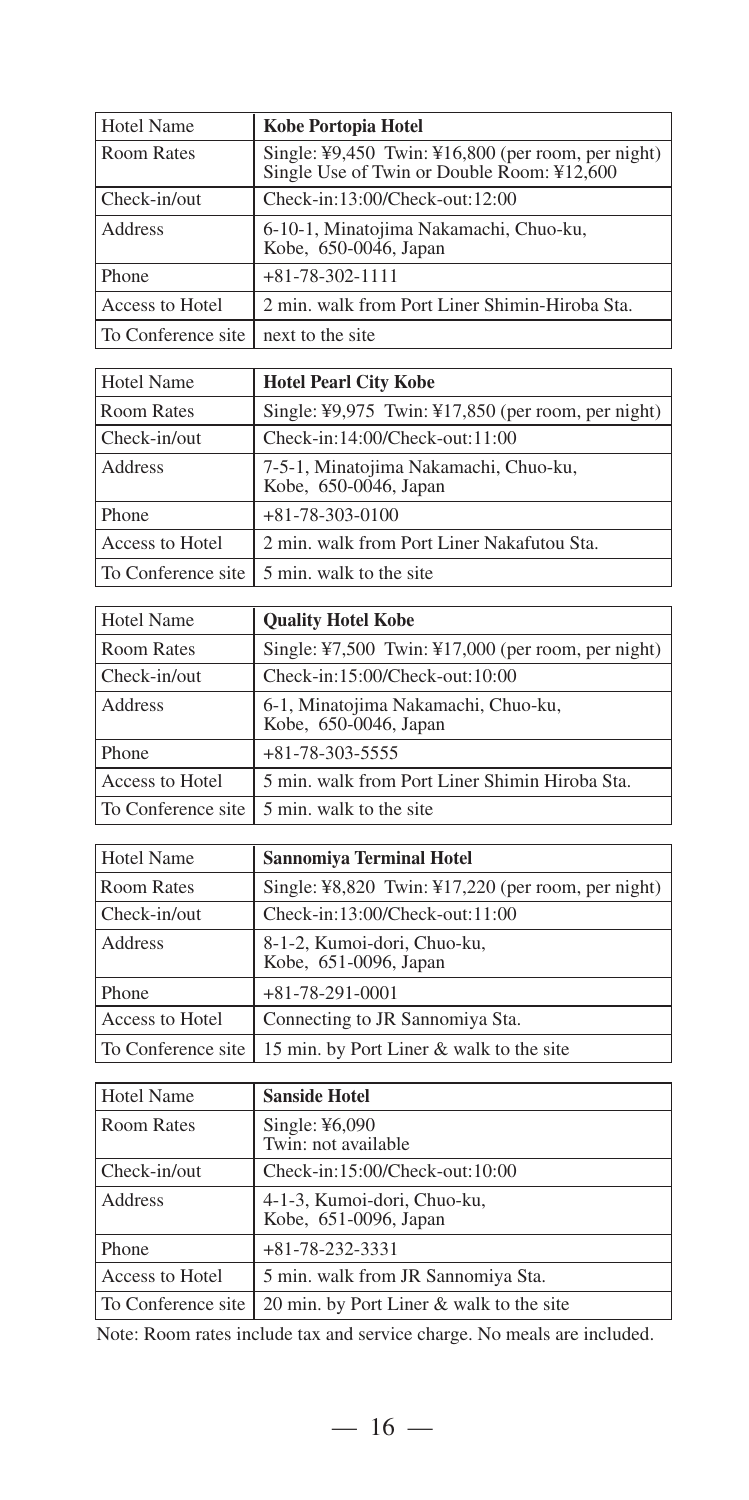Payment should be in the form of:

- One of the following credit cards:
- 1. VISA 2. MasterCard 3. Diners Club 4. AMEX
- A bank transfer to JTB Corp. (Message: SSDM) Account at the Bank of Tokyo Mitsubishi, Yokohama Branch #480, 3-27-1 Honcho, Naka-ku, Yokohamashi, Kanagawa 231-0005, Japan (Account number: 0043079)

## **Cancellation policy for accommodations**

In the event of cancellation, written notification should be sent to JTB. Do not contact hotels directly.

The following cancellation fees will be deducted before refunding.

Hotels: Up to 21 days before the arrival date --------------¥525

2 to 20 days before ---------------------------------- 20% of daily room charge (minimum ¥525)

1 day before ------------------------------------------

80% of daily room charge

On the day of arrival or no notice given---------- 100% of daily room charge

## **INSURANCE**

The organizer cannot accept responsibility for accidents that may occur during a delegate's stay. Delegates are therefore encouraged to obtain travel insurance (medical, personal accident, and luggage) in their home countries prior to departure.

## **CLIMATE**

Kobe is warm and sometimes humid in September. The temperature range is 18-30˚C.

## **ELECTRICAL APPLIANCES**

Japan operates on 100 volts for electrical appliances. The frequency is 50 Hz in eastern Japan including Tokyo, and 60 Hz in western Japan including Kyoto and Osaka.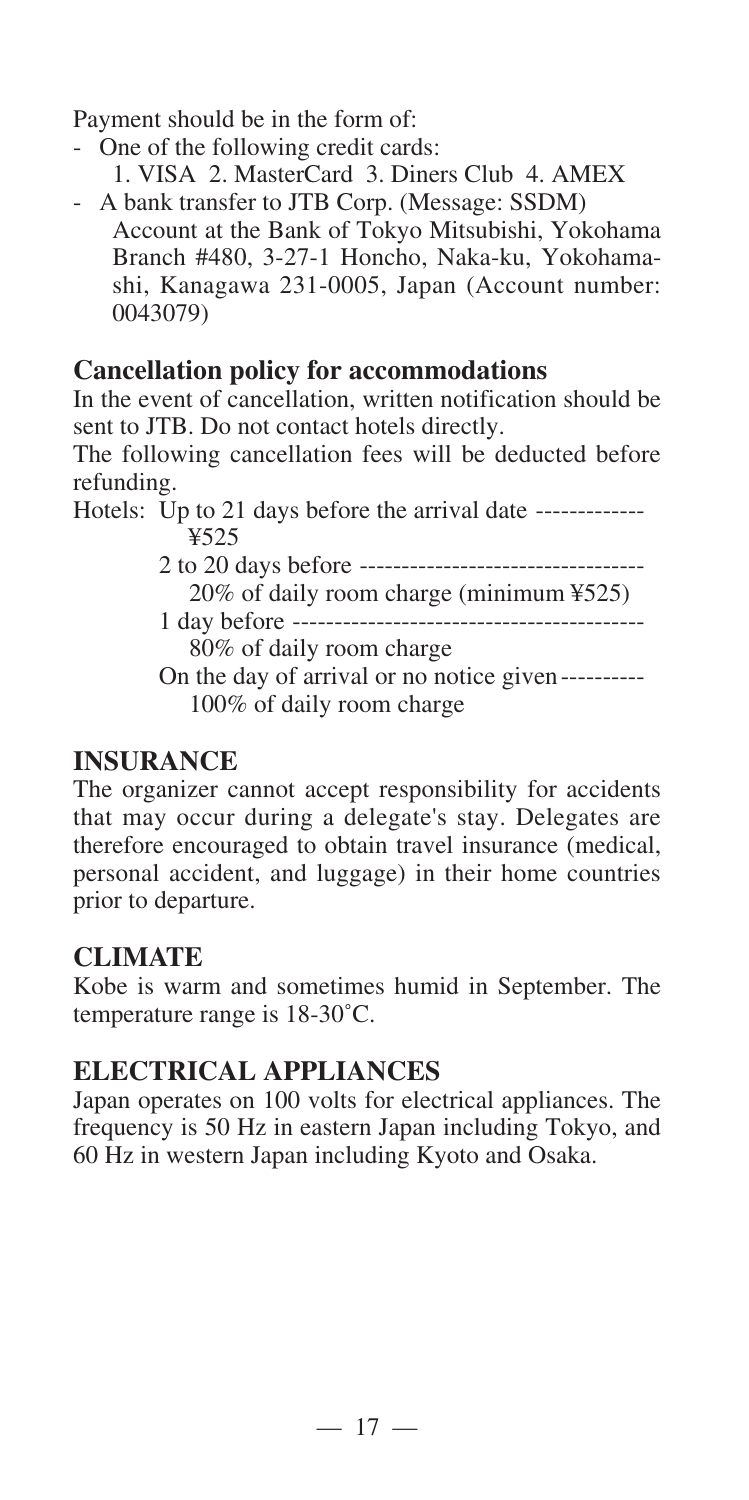## **ORGANIZING COMMITTEE**

**Members:** Y. Aoyagi (Tokyo Tech.) T. Asano (Kyusyu Inst. of Tech.) M. Fukuma (NEC) H. Hasegawa (Hokkaido Univ.) T. Hattori (Sony) S. Hiraki (Toshiba) M. Hirose (AIST) Y. Horiike (NIMS) S. Hosaka (Tokyo Electron) A. Ibaraki (Sanyo Electric) F. Ichikawa (Oki Electric) T. Ikoma (Hitotsubashi Univ.) H. Ishiwara (Tokyo Tech.) T. Kamiya (National Inst. for Academic Degrees and Univ. Evaluation) T. Kanayama (AIST) M. Kanazawa (ASET) A. Morino (Selete) Chair: K. Taniguchi (Osaka Univ.) **Vice-Chair:** H. Sakaki (Univ. of Tokyo)

M. Nakamura (Hitachi) K. Natori (Univ. of Tsukuba) T. Nishimura (Renesas) M. Ogura (Matsushita Electric) T. Ohmi (Tohoku Univ.) F. Sato (NHK) Y. Shiraki (Musashi Inst. of Tech.) T. Suga (Univ. of Tokyo) K. Tada (Kanazawa Inst. of Tech.) H. Takasu (ROHM) H. Takayanagi (NTT) E. Takeda (Hitachi) M. Taneya (Sharp) K. Tsubouchi (Tohoku Univ.) H. Tsuchikawa (Fujitsu Labs.) J. Ueda (Semiconductor Industry Res. Inst. Japan) H. Watanabe (NEC) Y. Yasuda (Kochi Univ. of Tech.)

## **INTERNATIONAL ADVISORY COMMITTEE**

G. Baccarani (Univ. of Bologna) C.Y. Chang (National Chiao Tung Univ.) C.H. Chung (Yonsei Univ.) L. Eaves (Univ. of Nottingham) L. Esaki (Shibaura Inst. of Tech.) Z.J. Li (Tsinghua Univ.)

S. Namba (Nagasaki Inst. of Applied Science) Y. Nishi (Stanford Univ.) K.H. Ploog (Paul-Drude-Inst.) T. Sugano (Toyo Univ.) K. Takahashi (Teikyo Univ. of

Sci. & Tech.)

S. Tanaka (SRL)

#### **STEERING COMMITTEE**

- Chair: M. Morita (Osaka Univ.) Vice-Chair: T. Hiramoto (Univ. of Tokyo) Secretary: Y. Fujiwara (Osaka Univ.) **Members:** K. Eriguchi (Matsushita Electric) Y. Kamakura (Osaka Univ.) S. Maekawa (Renesas) M. Nagata (Kobe Univ.) A. Sakai (Nagoya Univ.) Y. Setsuhara (Osaka Univ.)
	- H. Tabata (Osaka Univ.)

 $-18 -$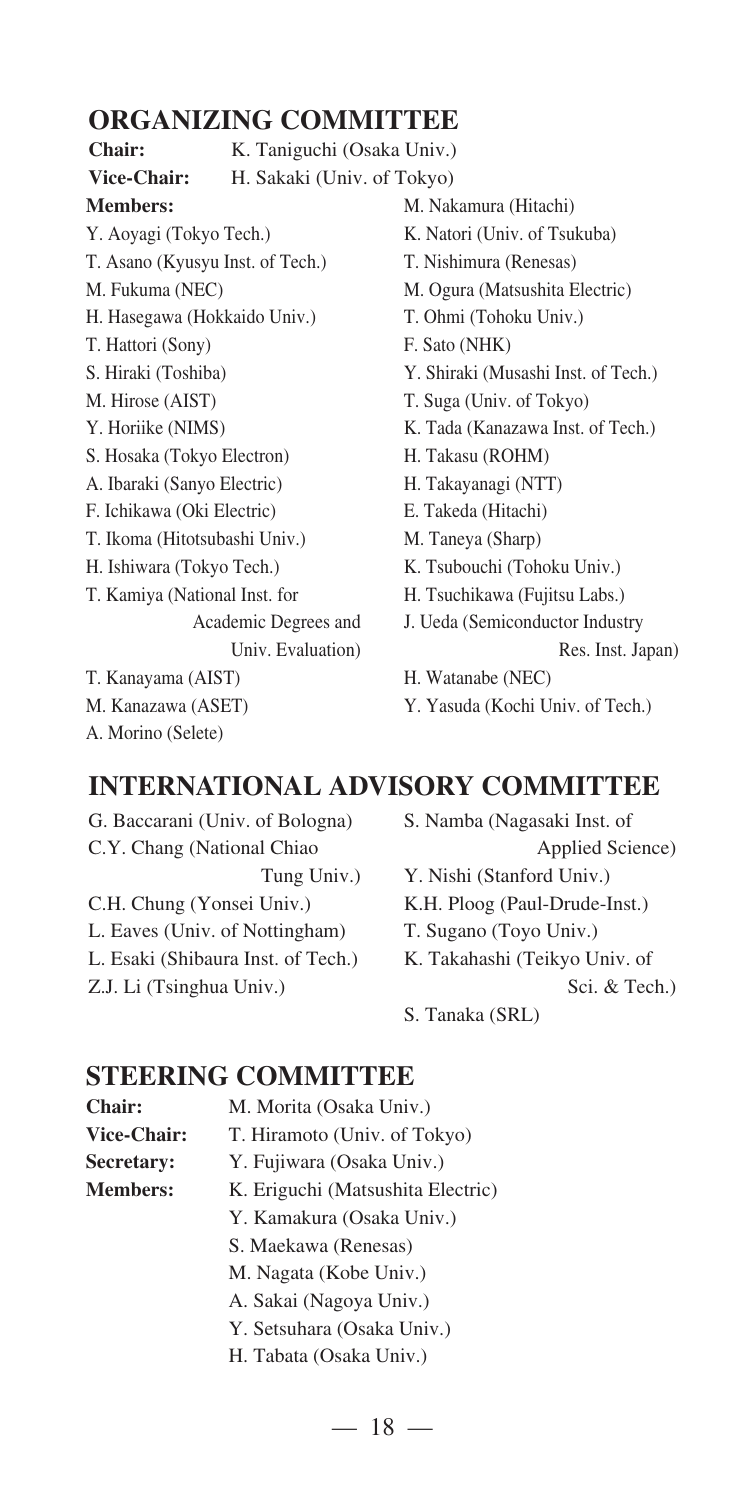- T. Takahashi (Univ. of Tokyo)
- Y. Uraoka (NAIST)

### **PROGRAM COMMITTEE**

| <b>Chair:</b> | A. Toriumi (Univ. of Tokyo)  |
|---------------|------------------------------|
| Vice-Chair:   | Y. Hirayama (NTT)            |
|               | K. Kim (Samsung Electronics) |
|               | H. Matsuoka (Hitachi)        |
| Secretary:    | T. Ichiki (Univ. of Tokyo)   |

#### **Subcommittee Members:**

#### **[1] Advanced Gate Stack / Si Processing Science**

- **Chair:** Y. Nara (Selete)
- **Members:** T. Aoyama (Fujitsu Labs.)
	- H. Hwang (Gwangju Inst. of Sci. & Tech.)
	- S. Miyazaki (Hiroshima Univ.)
	- B. Mizuno (UJT Lab.)
	- A. Sakai (Nagoya Univ.)
	- H. Satake (ASET)
	- K. Shiraishi (Univ. of Tsukuba)
	- Y. Tsunashima (Toshiba)
	- R. M. Wallace (Univ. of Texas at Dallas)
	- J. Yugami (Renesas)

#### **[2] Characterization and Materials Engineering for Device Integration**

- **Chair:** S. Ogawa (Matsushita Electric)
- 
- **Members:** K. Char (Seoul National Univ.)
	- S. C. Chen (TSMC)
		- N. Hata (AIST)
		- M. Kodera (Ebara)
		- M. Matsuura (Renesas)
		- F. Mizuno (Meisei Univ.)
		- M. Nihei (Fujitsu Labs.)
		- T. Tatsumi (Sony)
		- K. Ueno (NEC)
		- T. Yoda (Toshiba)

#### **[3] CMOS Devices / Device Physics**

- **Chair:** K. Shibahara (Hiroshima Univ.)
- **Members:** D. Hisamoto (Hitachi)
	- K. Kurimoto (Matsushita Electric)
	- H. C. Lin (National Chiao Tung Univ.)
	- Y. Momiyama (Fujitsu)
	- H. Oda (Renesas)
	- M. Ogawa (Kobe Univ.)
	- K. Ohuchi (Toshiba)

 $-19-$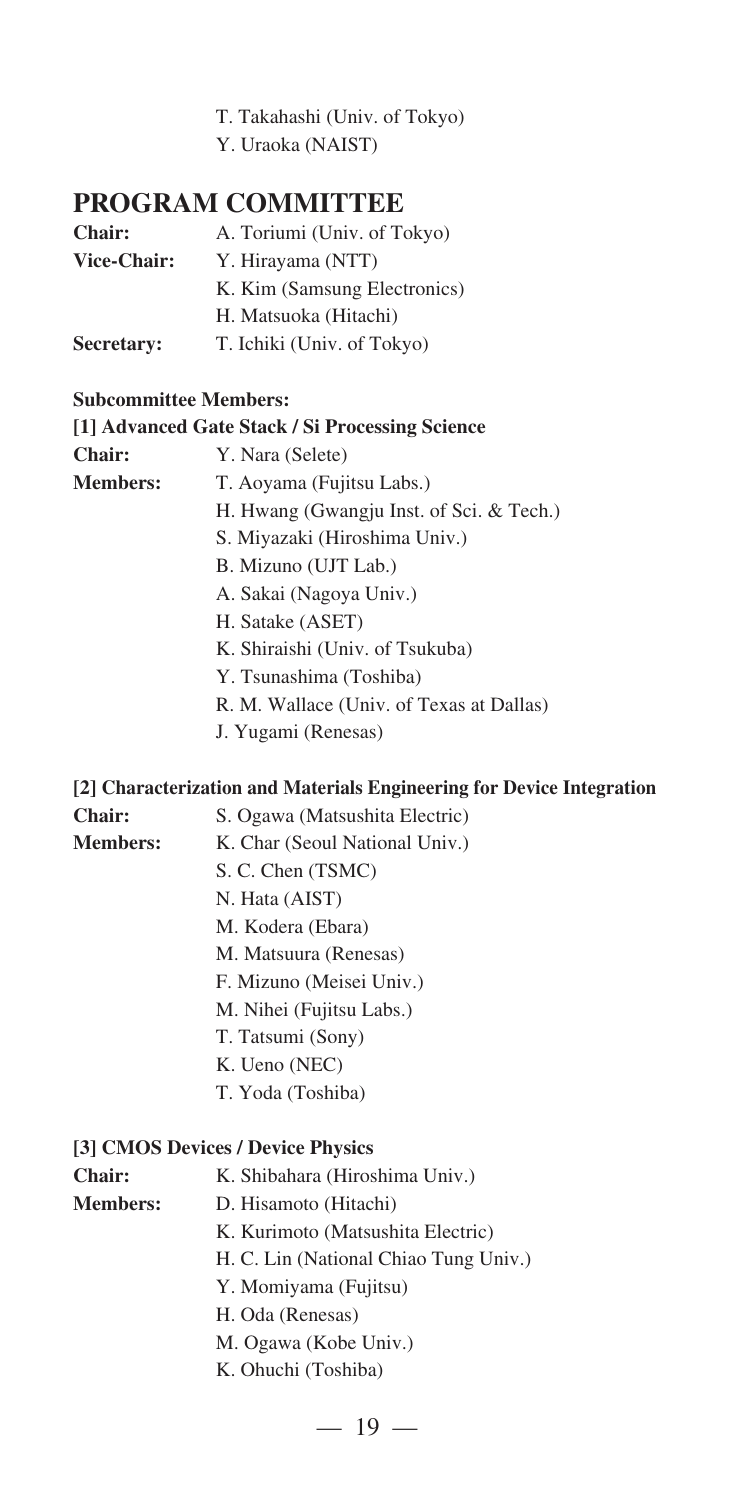#### K. Takeuchi (NEC) J. C. S. Woo (UCLA) C. C. Wu (TSMC)

#### **[4] Advanced Memory Technology**

| Chair:          | A. Nitayama (Toshiba)             |
|-----------------|-----------------------------------|
| <b>Members:</b> | I. Asano (Elpida)                 |
|                 | T. Eshita (Fujitsu)               |
|                 | C. Hsu (eMemory Tech.)            |
|                 | N. Ishiwata (NEC)                 |
|                 | H. S. Jeong (Samsung Electronics) |
|                 | T. Kobayashi (Hitachi)            |
|                 |                                   |

- Y. Ohji (Renesas)
- Y. Yamauchi (Sharp)

#### **[5] Advanced Circuits and Systems**

| Chair:          | H. Kobayashi (Gunma Univ.)                           |
|-----------------|------------------------------------------------------|
| <b>Members:</b> | R. Fujimoto (Toshiba)                                |
|                 | T. Hamasaki (Texas Instruments Japan)                |
|                 | W. H. Ki (Hong Kong Univ. of Sci. & Tech.)           |
|                 | T. Komuro (Agilent Technologies International Japan) |
|                 | K. Masu (Tokyo Tech.)                                |
|                 | M. Mizuno (NEC)                                      |
|                 |                                                      |

H. Yamauchi (Sanyo Electric)

#### **[6] Compound Semiconductor Circuits, Electron Devices and Device Physics**

- **Chair:** M. Kuzuhara (Univ. of Fukui) **Members:** Y.-J. Chan (National Central Univ.)
	- T. Enoki (NTT)
	- T. Hashizume (Hokkaido Univ.)
	- R. Hattori (Ion Engineering Research Inst.)
	- S. Kuroda (Eudina Devices)
	- K. Maezawa (Nagoya Univ.)
	- A. Nakagawa (New Japan Radio)
	- Y. Ohno (Univ. of Tokushima)
	- S. Tanaka (NEC)
	- T. Tanaka (Matsushita Electric)

#### **[7] Photonic Devices and Device Physics**

| <b>Chair:</b>   | M. Sugawara (Univ. of Tokyo)           |
|-----------------|----------------------------------------|
| <b>Members:</b> | C. Chang-Hasnain (Univ. of California) |
|                 | M. Ezaki (Toshiba)                     |
|                 | T. Hatta (Mitsubishi Electric)         |
|                 | K. Komori (AIST)                       |
|                 | Y. Lee (Hitachi)                       |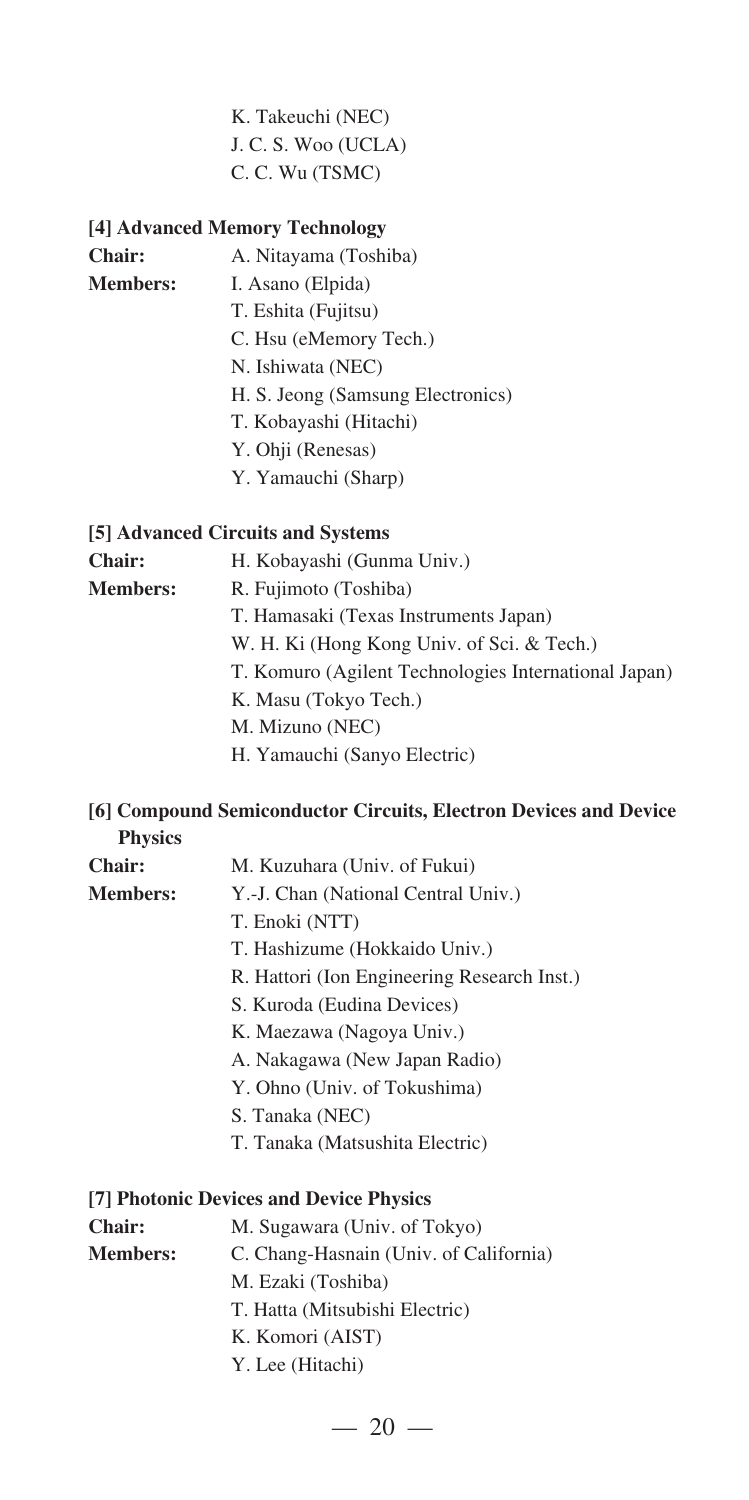- S. Noda (Kyoto Univ.)
- M. Tokushima (NEC)
- O. Wada (Kobe Univ.)

|                 | [8] Advanced Material Synthesis and Crystal Growth Technology          |
|-----------------|------------------------------------------------------------------------|
| Chair:          | H. Yamaguchi (NTT)                                                     |
| <b>Members:</b> | H. Asahi (Osaka Univ.)                                                 |
|                 | Y. Awano (Fujitsu)                                                     |
|                 | T. Fukui (Hokkaido Univ.)                                              |
|                 | Y. Nanishi (Ritsumeikan Univ.)                                         |
|                 | R. Nötzel (Eindhoven Univ. of Tech.)                                   |
|                 | Y. Ochiai (NEC)                                                        |
|                 | S. Shimomura (Osaka Univ.)                                             |
|                 | M. Tanaka (Univ. of Tokyo)                                             |
|                 | K. Yamaguchi (Univ. of Electro-Communications)                         |
|                 | [9] Physics and Applications of Novel Functional Materials and Devices |
| Chair:          | Y. Takahashi (Hokkaido Univ.)                                          |
| <b>Members:</b> | T. Fujisawa (NTT)                                                      |
|                 | K. Ishibashi (RIKEN)                                                   |
|                 | K. Matsumoto (Osaka Univ.)                                             |
|                 | H. Mizuta (Tokyo Tech.)                                                |
|                 | J. Motohisa (Hokkaido Univ.)                                           |
|                 | Y. Nakamura (NEC)                                                      |
|                 | Y. Ohno (Tohoku Univ.)                                                 |
|                 | B. G. Park (Seoul National Univ.)                                      |
|                 | M. Tabe (Shizuoka Univ.)                                               |
|                 | T. Usuki (Fujitsu)                                                     |
|                 | [10] Organic Materials Science, Device Physics, and Applications       |
| Chair:          | K. Kudo (Chiba Univ.)                                                  |
| <b>Members:</b> | M. Iwamoto (Tokyo Tech.)                                               |
|                 | T. Kamata (AIST)                                                       |
|                 | K. Kato (Niigata Univ.)                                                |
|                 | Y. Ohmori (Osaka Univ.)                                                |
|                 | Y. W. Park (Seoul National Univ.)                                      |
|                 | T. Sano (Sanyo Electric)                                               |
|                 | A. Sugimura (Osaka Sangyo Univ.)                                       |
|                 | H. Usui (Tokyo Univ. of Agri. & Tech.)                                 |
|                 | [11] Micro / Nano Electromechanical and Bio-Systems                    |
| <b>Chair:</b>   | H. Tabata (Osaka Univ.)                                                |
| <b>Members:</b> | S. A. Contera (Univ. of Oxford)                                        |
|                 | T. Nishimoto (Shimadzu)                                                |
|                 | H. Oana (Univ. of Tokyo)                                               |

T. Ono (Tohoku Univ.)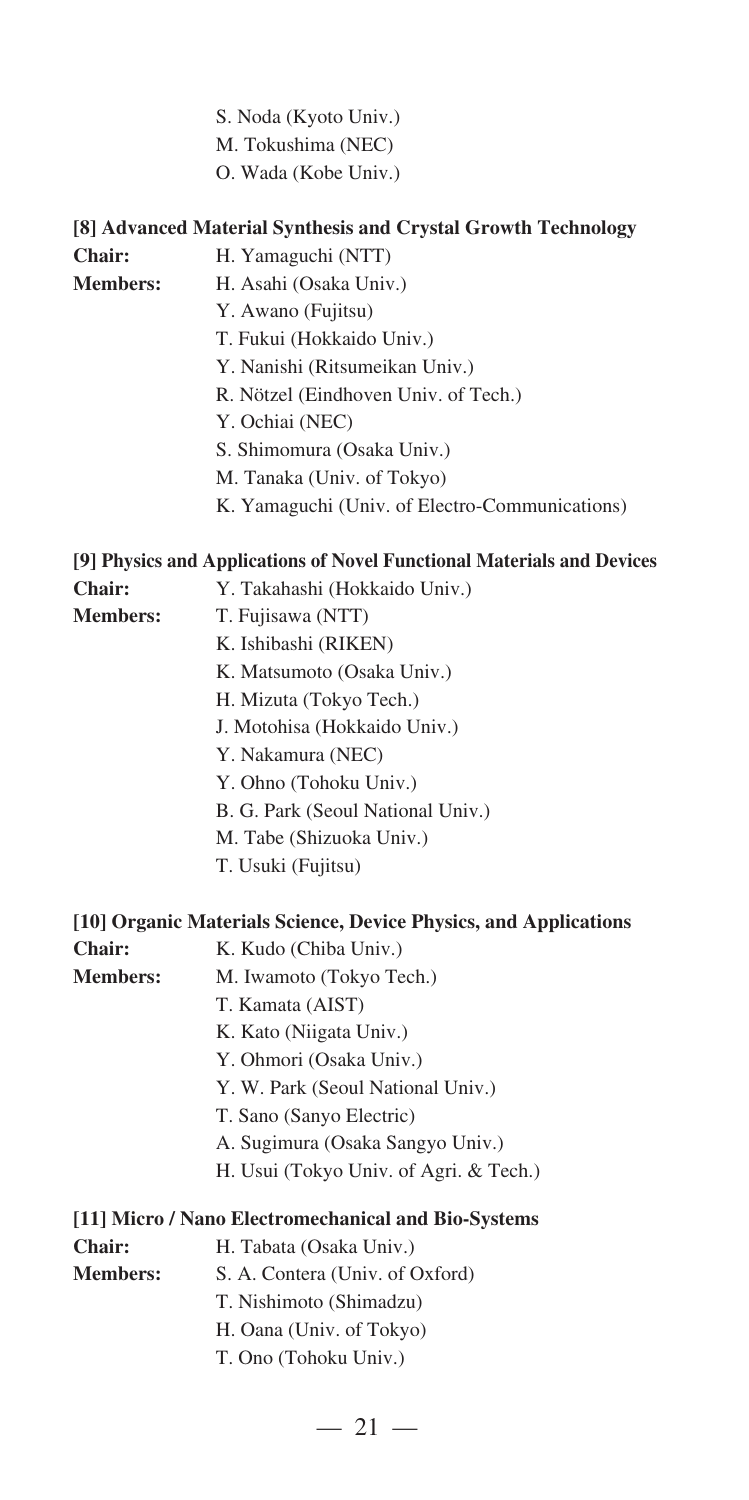- K. Sawada (Toyohashi Univ. of Tech.)
- H. Sugihara (Matsushita Electric)
- Y. Takamura (JAIST)
- Y. Yoshino (Murata Mfg.)

#### **Persons in charge of online paper submission and registration:**

- M. Nagata (Kobe Univ.)
- Y. Kamakura (Osaka Univ.)

#### **SECRETARIAT**

c/o Inter Group Corp. Toranomon Takagi Bldg., 1-7-2, Nishishinbashi, Minato-ku, Tokyo 105-0003, Japan TEL: +81-3-3597-1108 FAX: +81-3-3597-1097 E-mail: ssdm@intergroup.co.jp